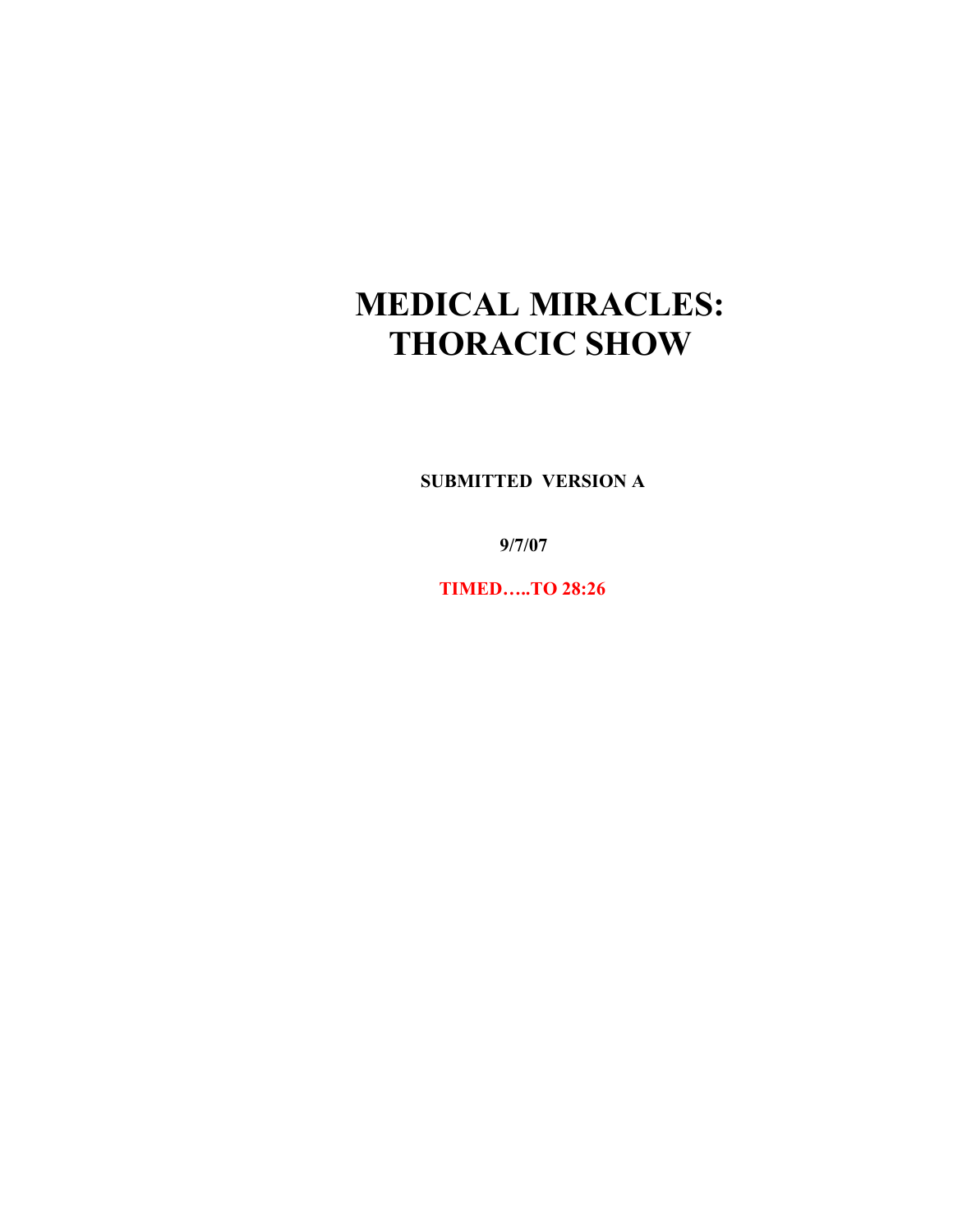## **Medical Miracles: THORACIC SHOW** SUBMITTED VERSION 9-7-07

# **VIDEO AUDIO**

| $\mathbf{1}$   | <b>SEGMENT 1</b><br>Graphic: CCF Disclaimer                                                     | <b>SEGMENT 1</b><br>(ANNOUNCER'S VOICE)<br>The following program is sponsored by<br>the Cleveland Clinic.                                                                                                                                    | :10 |
|----------------|-------------------------------------------------------------------------------------------------|----------------------------------------------------------------------------------------------------------------------------------------------------------------------------------------------------------------------------------------------|-----|
| 2              | <b>OPENING MONTAGE</b><br><b>GRAPHICS</b>                                                       | <b>MUSIC UP</b>                                                                                                                                                                                                                              | :06 |
| 3              | Shots of hospital and surgery<br>settings, colorized and<br>blended with the word<br>"Thoracic" | (MONICA'S VOICE)<br>Thoracic seems like an alien word<br>almost scary                                                                                                                                                                        | :12 |
|                |                                                                                                 | but it really isn't.                                                                                                                                                                                                                         |     |
| $\overline{4}$ | Dr. Rice on camera<br>Animation                                                                 | Dr. Rice: "Thoracic surgery deals<br>with the surgery of anything in the<br>chest, from here to here, so that<br>includes heart and lungs and a lot of<br>times people forget about the<br>esophagus."                                       | :10 |
| 5              | Surgery shots                                                                                   | (Monica's voice)<br>Surgical advances take thoracic surgery<br>to the cutting edge.                                                                                                                                                          | :06 |
| 6              | Dr. Murthy on camera                                                                            | Dr. Murthy: "Nowadays not only<br>have we made in roads in terms of<br>minimizing our incisions and doing<br>slightly lesser operations with the<br>same problem, but we also made in<br>roads in terms of reducing post<br>operative pain." | :16 |
| 7              | Shot of Kim                                                                                     | (Monica's voice)<br>Miracles take place when lives are<br>saved.                                                                                                                                                                             | :05 |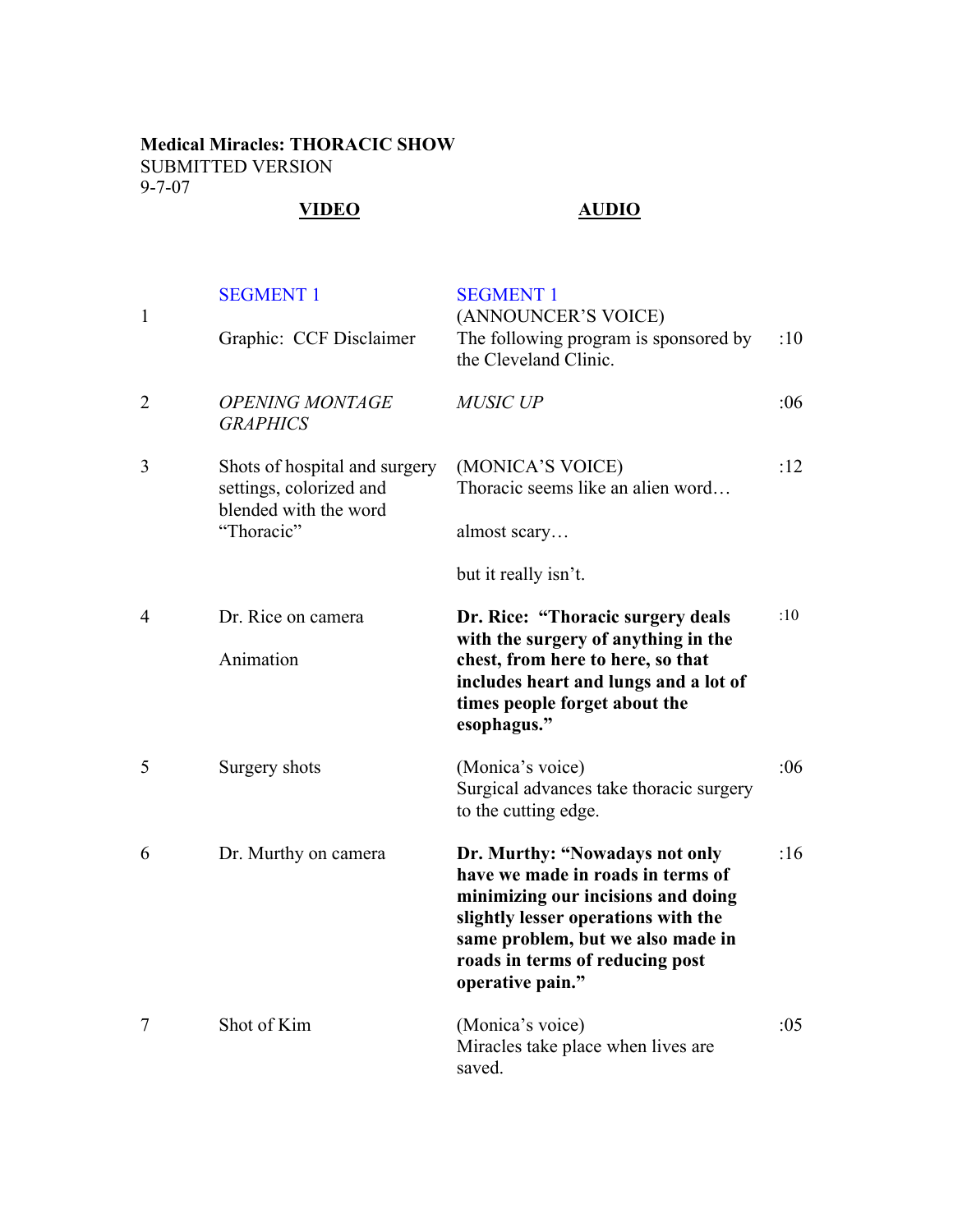| 8  | Dr. Mason on camera<br>Cut to:<br>Shots of Kim                                                 | Dr. Mason: "It really is a miracle to<br>see a patient who is really breathing<br>their, almost, their very last breath,<br>or what may have been their last<br>breath if they are on a ventilator<br>and to see patients who can have<br>new lungsand feel good after<br>transplants." | :14 |
|----|------------------------------------------------------------------------------------------------|-----------------------------------------------------------------------------------------------------------------------------------------------------------------------------------------------------------------------------------------------------------------------------------------|-----|
| 9  | Shot of Jim                                                                                    | (Monica's voice)<br>Restoring life puts it all in perspective.                                                                                                                                                                                                                          | :03 |
| 10 | Dr. Budev on camera                                                                            | Dr. Budev: "It is an amazing<br>opportunity to be involved in<br>someone's life and give them a chance<br>again. It is a rebirth for most of these<br>patients."                                                                                                                        | :08 |
| 11 | Jamie on camera                                                                                | Jamie: "Every minute now is<br>precious She was given another<br>chance and we are going to make the<br>best of it."                                                                                                                                                                    | :06 |
| 15 |                                                                                                | <b>MUSIC SWELLS</b>                                                                                                                                                                                                                                                                     | :05 |
|    | Monica on camera.<br>In Cardiothoracic Center<br>Super:<br>Monica Robins<br>WKYC Health Anchor | (MONICA ON CAMERA)<br><b>Hello, I'm Monica Robins and</b><br>welcome to another edition of Medical<br><b>Miracles.</b><br>Today, we will experience the rebirth<br>of three lives thanks to the skills of<br>thoracic surgeons.                                                         | :28 |
|    |                                                                                                | <b>Our first patient, Kim Schertzer</b><br>learned that sometimes life takes us<br>down roads we never thought we'd<br>travel. However, sometimes our<br>genetics may take us to places that are<br>inevitable.                                                                         |     |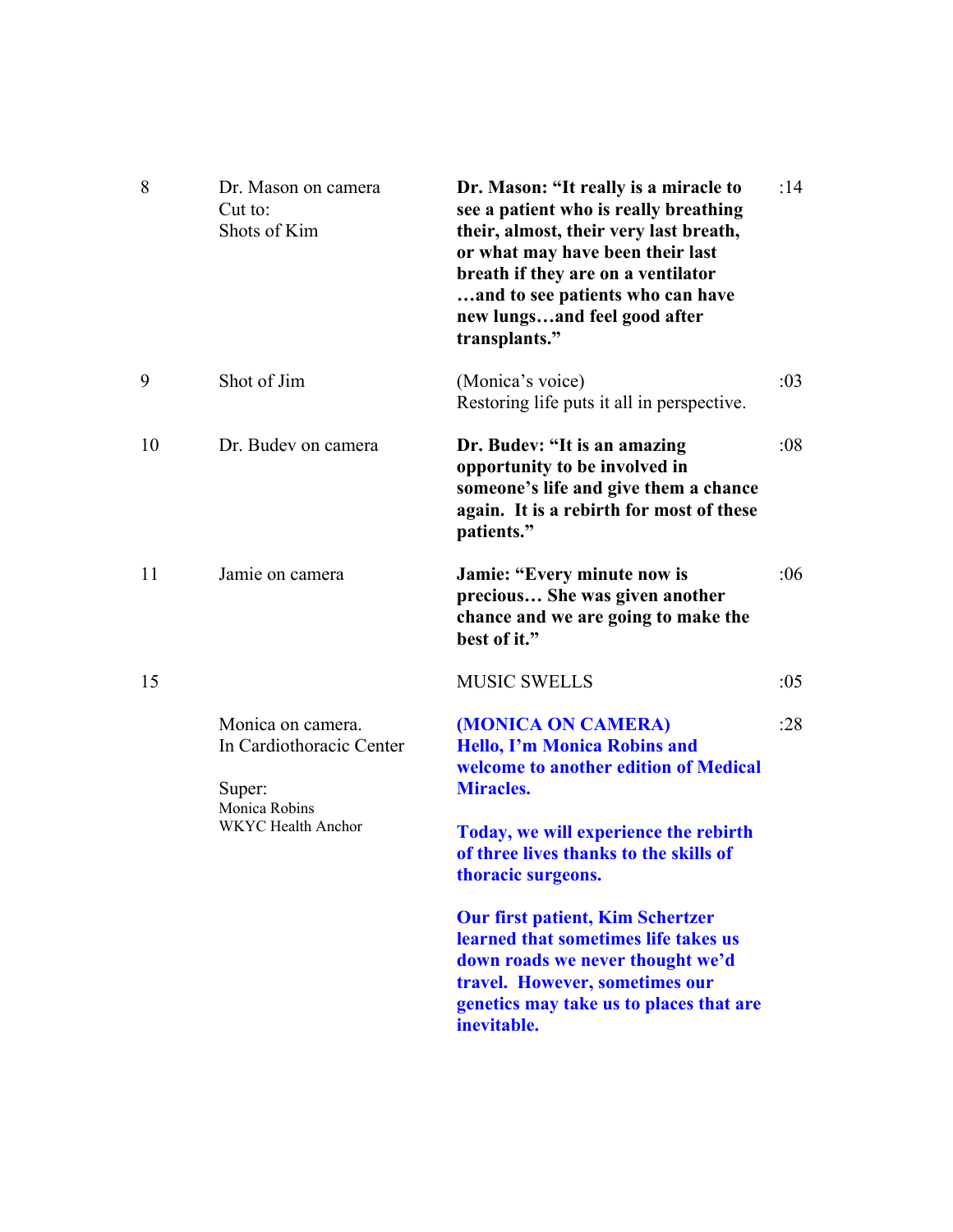| 16 | Kim Schertzer on camera<br>Super:<br>Kim Schertzer                      | Kim: Out of six children in my<br>family, three of the six had cf. The<br>oldest, the middle and myself, the<br>youngest.                                                                | :07 |
|----|-------------------------------------------------------------------------|------------------------------------------------------------------------------------------------------------------------------------------------------------------------------------------|-----|
| 17 | Graphic with cystic fibrosis<br>Shots of Kim.                           | (Monica's Voice)<br>CF is cystic fibrosis. It is a relatively<br>uncommon disease but it is one of the<br>most common genetic diseases that<br>cause life threatening complications.     | :12 |
| 18 | Kim on camera                                                           | Kim: I didn't display any symptoms<br>until probably at least sixteen years<br>old. I had no symptoms whatsoever.                                                                        | :06 |
| 19 | Pictures of Kim's past                                                  | (Monica's Voice)<br>Kim enjoyed an active life. As a<br>teenager she performed as a majorette in<br>thirty to fifty parades a summer. No one<br>could tell she had cystic fibrosis.      | :12 |
| 20 | Jamie Schertzer on camera<br>Super:<br>Jamie Schertzer<br>Kim's husband | Jamie: When we first started dating,<br>she kind of wanted to get that out in<br>the open that she had cf, I didn't<br>know what it was.                                                 | :09 |
| 21 | Shots of Kim                                                            | (Monica's Voice)<br>Cystic fibrosis slowly destroys the lungs<br>through repeated infections.                                                                                            | :06 |
| 22 | Dr. Budev on camera<br>Super:<br>Marie Budev, D.O.                      | Dr. Budev: "These lungs continue to<br>deterioratesoon you'll start to need<br>oxygen and then ultimately you won't<br>be able to exchange oxygen and<br>carbon dioxide well.            | :09 |
| 23 | Jamie on camera                                                         | Jamie: "Up until that point, I never<br>even have heard of it. And, that, at<br>the time she was so normal really it<br>wasn't a factor, it didn't really get<br>bad until years later." | :10 |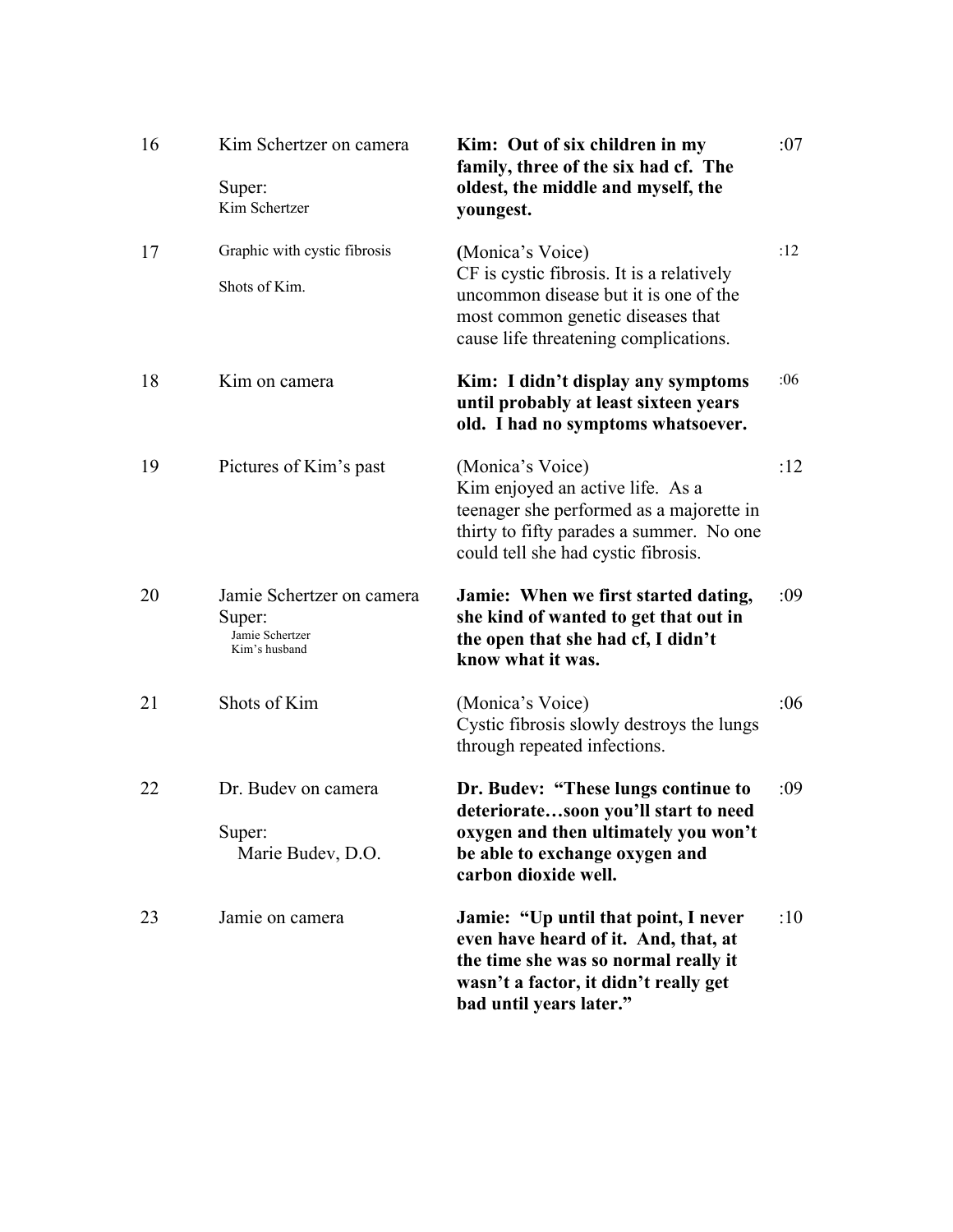| 24 | Pictures of Jamie, Kim and<br>Noelle               | (Monica's Voice)<br>Jamie and Kim's life appeared to be<br>very normal. They married and had a<br>daughter, Noelle.                                                                                                                                                                                         | :06 |
|----|----------------------------------------------------|-------------------------------------------------------------------------------------------------------------------------------------------------------------------------------------------------------------------------------------------------------------------------------------------------------------|-----|
| 25 | Kim on camera                                      | KIM: "After my pregnancy, which is<br>very typical for cf women, things,<br>things got harder for me and I would<br>go to work and I would wear IVs in<br>my arm and I would have to go to the<br>nurse's office to inject the<br>medication."                                                              | :19 |
| 26 | Pictures of Kim                                    | (Monica's Voice)<br>Kim enjoyed her job as a teacher. She<br>taught three years of kindergarten and<br>four years of second grade before cystic<br>fibrosis began to take its toll.                                                                                                                         | :13 |
| 27 | Kim on camera                                      | Kim: "It got to the point where, with<br>cf, it is like you are suffocating, you<br>can't breathe. You lose lung function<br>and I was losing it more rapidly as I<br>hit my thirties and I had to leave my<br>teaching position, which was really<br>hard for me."                                         | :30 |
| 28 | Shots of family                                    | (Monica's Voice)<br>Cystic fibrosis has been hard for the<br>whole family.                                                                                                                                                                                                                                  | :04 |
| 29 | Dr. Mason on camera<br>Super:<br>David Mason, M.D. | Dr. Mason: "A brother who needed a<br>lung transplant, a sister who died of<br>cystic fibrosis, so, a little hard to even<br>imagine what she and her family have<br>gone through over time so I think<br>emotional strength and ability and<br>courage to battle adversity is how I<br>best describe her." | :15 |
| 30 | Kim and her brother looking<br>at scrap book       | (Monica's Voice)<br>After seeing her brother go through the<br>stages of the disease and successfully<br>receive a lung transplant, Kim began the<br>steps toward receiving new lungs.                                                                                                                      | :13 |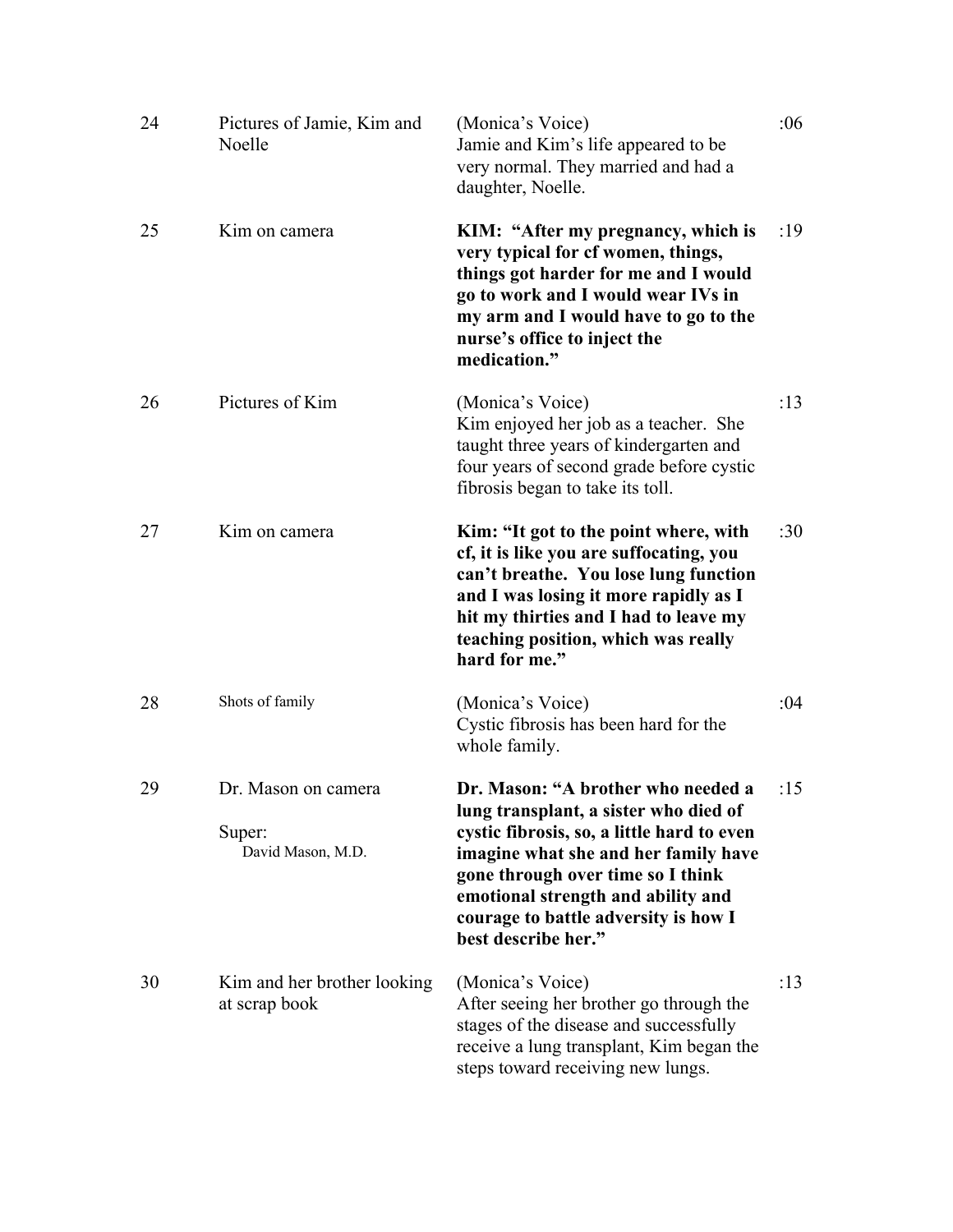| 31 | Kim on camera                                 | Kim: "I wanted to have the transplant<br>for my daughter, my husband and<br>then lastly for myself."                                                                                                                                           | :06 |
|----|-----------------------------------------------|------------------------------------------------------------------------------------------------------------------------------------------------------------------------------------------------------------------------------------------------|-----|
| 32 | Dr. Mason and Dr. Budev<br>looking at X-rays. | (Monica's Voice)<br>Dr. David Mason and Dr. Marie Budev<br>examined Kim's situation and took their                                                                                                                                             | :09 |
|    | Transplant committee<br>meeting.              | findings to the transplant team at<br>Cleveland Clinic.                                                                                                                                                                                        |     |
| 33 | Dr. Budev on camera                           | Dr. Budev: "We present her case to<br>the lung transplant selection<br>committee which is a committee at the<br><b>Cleveland Clinic made up of about 15</b><br>individuals."                                                                   | :07 |
| 34 | Transplant committee<br>meeting               | (Monica's Voice)<br>The selection committee consists of<br>transplant surgeons, pulmonary doctors,<br>transplant coordinators, social workers,<br>nutritionists, pharmacists, as well as<br>researchers.                                       | :12 |
| 35 | Transplant committee<br>meeting               | Dr. Budev: "No one person makes the<br>decision that a patient is appropriate<br>for transplantation. It is done as a<br>group. And that is when you get the<br>feeling that this is a team and that the<br>patient becomes part of the team." | :12 |
| 36 | Transplant committee<br>meeting               | (Monica's Voice)<br>The committee considered Kim to be a<br>model candidate for double lung<br>transplantation.                                                                                                                                | :06 |
| 37 | Dr. Budev on camera                           | Dr. Budev: "Her oxygen levels were<br>starting to drop and she was starting<br>to have more bleeding or coughing up<br>of blood. We knew that we had a very<br>short period of time."                                                          | :08 |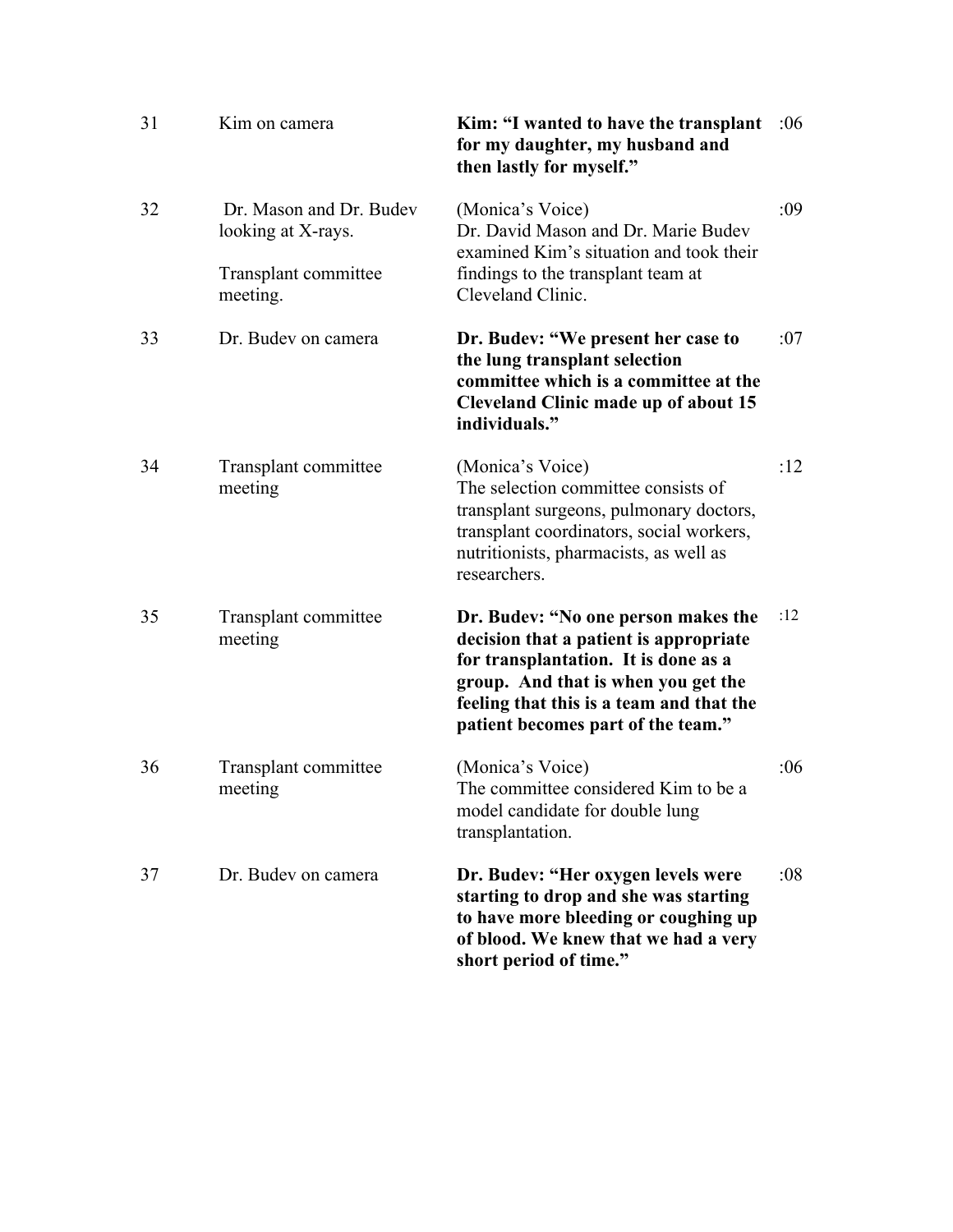| 38 | Jamie on camera                                                  | Jamie: "She was down to 80<br>something pounds and we were<br>getting bad news from the doctors,<br>you know, them saying about two<br>weeks to live until you get a<br>transplant, so we are going to move<br>you on the priority list." | :14 |
|----|------------------------------------------------------------------|-------------------------------------------------------------------------------------------------------------------------------------------------------------------------------------------------------------------------------------------|-----|
| 39 | Close ups of ICU<br>instruments                                  | (Monica's Voice)<br>Despite the myths, the criteria of being<br>at the top of the list are based on<br>numbers and not by personal preference.                                                                                            | :07 |
| 40 | Dr. Budev on camera                                              | Dr. Budev: "They are objective<br>evidence of a patient's illness. They<br>are put into a computer calculator<br>and a number is generated. And this<br>number basically represents how sick<br>you are."                                 | :10 |
| 41 | Kim in bed<br>Shot of phone                                      | (Monica's Voice)<br>Being at the top of the list means you<br>are the sickest patient waiting for a<br>phone call that a lung is available for<br>you.                                                                                    | :08 |
| 42 |                                                                  | - sound effect of phone ringing -                                                                                                                                                                                                         | :01 |
| 43 | Kim on camera                                                    | Kim: "and she said, I think we have<br>lungs for you. And I wasI was<br>instantly terrified"                                                                                                                                              | :07 |
| 44 | Jamie on camera                                                  | Jamie: "Yesshe got the call so, it<br>was like a shade was pulled over you<br>and you're into a different<br>dimension."                                                                                                                  | :07 |
| 45 | Noelle on camera<br>Super:<br>Noelle Schertzer<br>Kim's daughter | Noelle: "I was at school, in math class.<br>And the principal came down and he<br>was like Noelle we have to leave. And<br>I basically knew then that she got the<br>call."                                                               | :11 |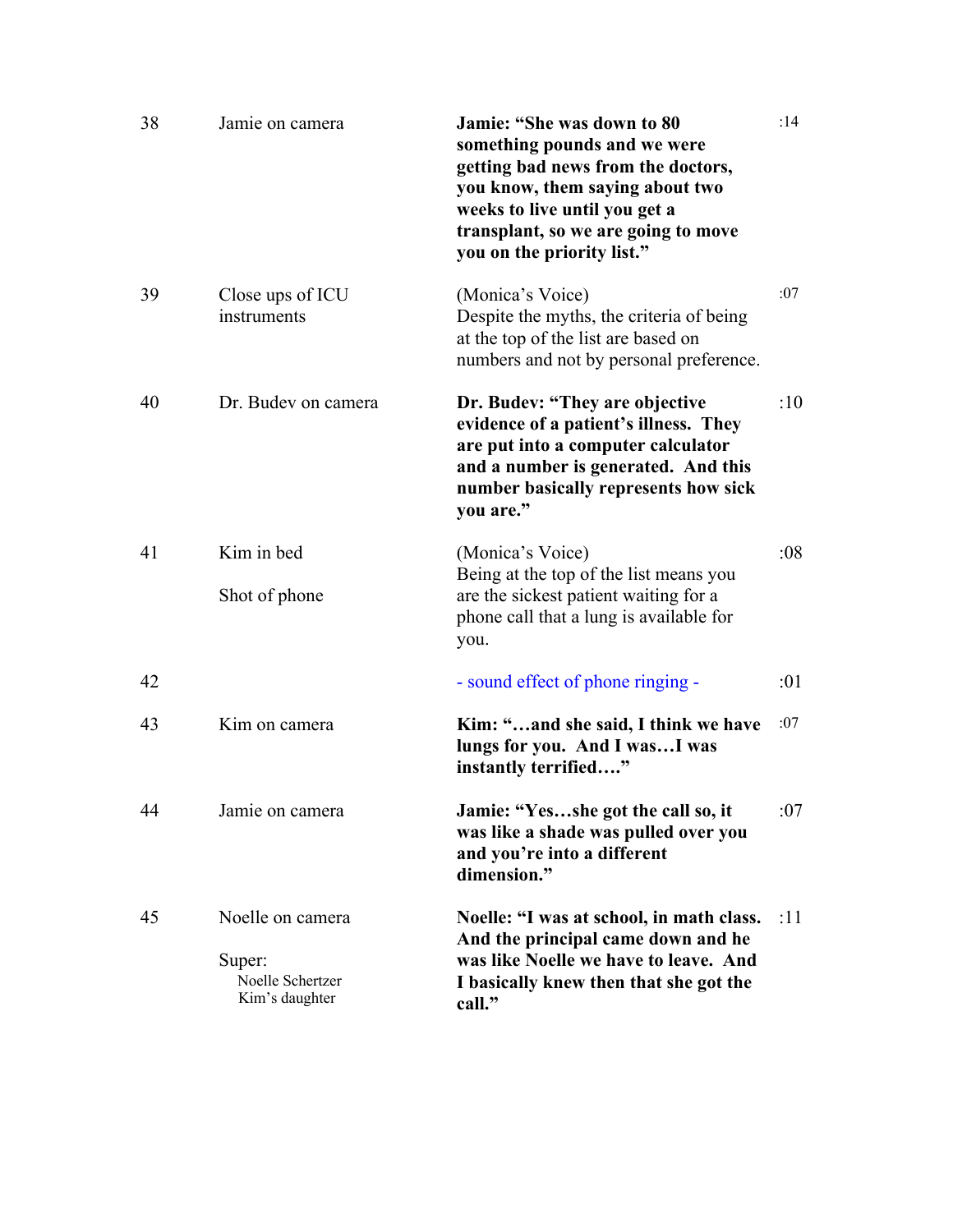| 46 | Shots of Kim and Noelle                   | (Monica's Voice)<br>Just before Kim and Jamie rushed to the<br>Cleveland Clinic, Kim said goodbye to<br>her daughter.                                                                                                                                              | :06 |
|----|-------------------------------------------|--------------------------------------------------------------------------------------------------------------------------------------------------------------------------------------------------------------------------------------------------------------------|-----|
| 47 | Kim on camera                             | Kim: "And I told her, I will, I will<br>come back. I will be fine and uh,<br>leaving that was the hardest, the<br>hardest part was leaving(chokes<br>up)                                                                                                           | :12 |
| 48 | Noelle on camera                          | Noelle: "I didn't know if I was ever<br>going to see her again or anything."                                                                                                                                                                                       | :03 |
| 49 | Shot of the Cleveland Clinic<br>entrance. | (Monica's Voice)<br>Kim was nervous until she arrived at the<br>Cleveland Clinic.                                                                                                                                                                                  | :03 |
| 41 | Kim on camera                             | Kim: "Dr. Mason came in and said to<br>me, and I will never forget, he said,<br>"Everything is going to be okay."<br>And he looked right into my eyes. He<br>put his arm on my arm and leaned<br>over me in the bed and he said,<br>"Everything is going to okay." |     |
| 42 | Dr. Mason on camera                       | Dr. Mason: "There are very few<br>situations where you are really<br>performing something that is<br>immediately life-saving and life<br>changing and I think that is the<br>greatest reward."                                                                     |     |
| 43 | Surgery video                             | (Monica's voice)<br>While the donor organs are flown in, Dr.<br>Mason prepares Kim for the new lungs.                                                                                                                                                              | :18 |
|    |                                           | It takes the choreographed efforts of the<br>transplant team to insure the surgery<br>goes without a hitch.                                                                                                                                                        |     |
|    |                                           | Despite a few expected bumps in her<br>recovery, the transplant was a success.                                                                                                                                                                                     |     |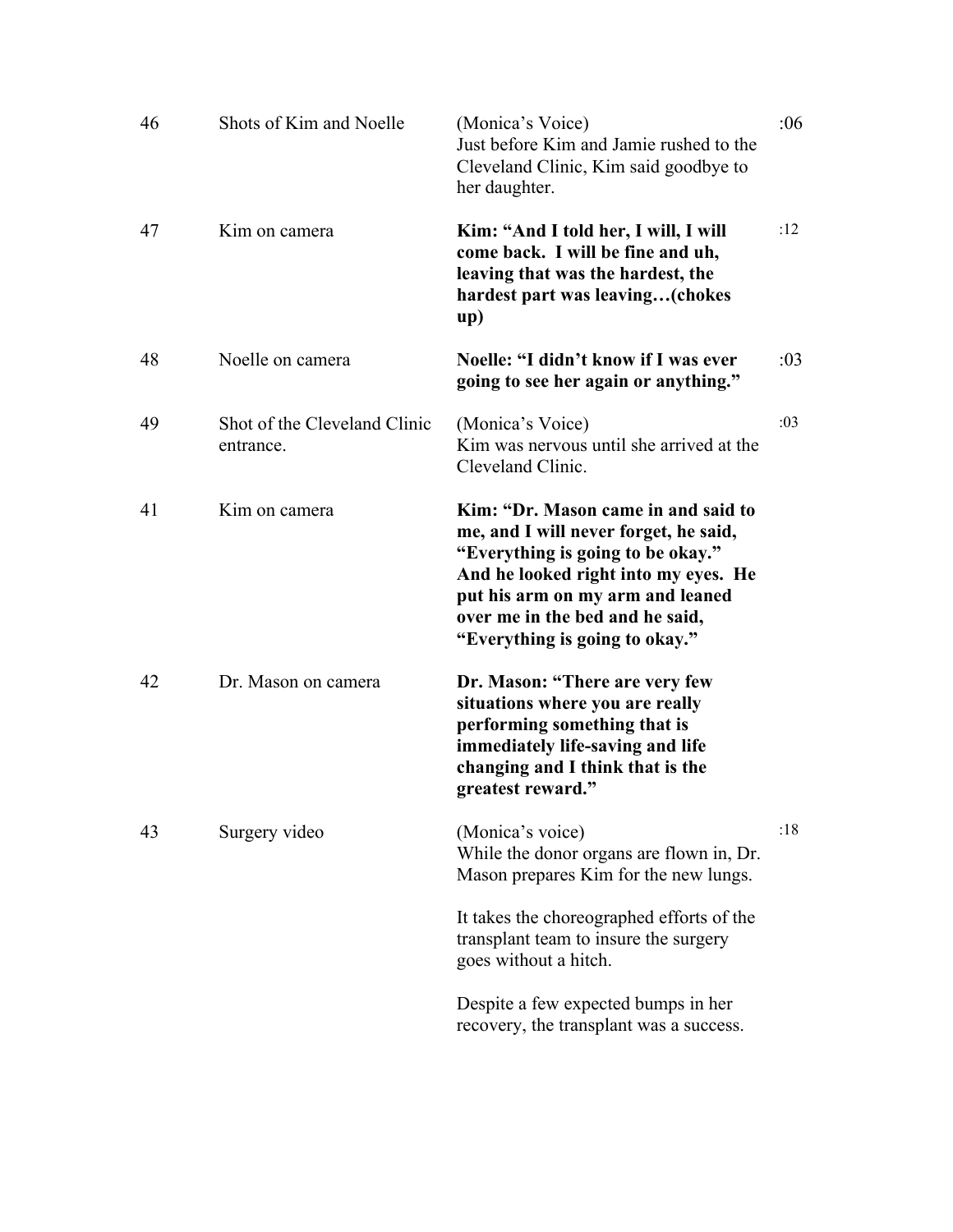| 44 | Kim on camera                                         | Kim: "My quality of life has<br>improved tremendously. So, that's<br>that is miraculous.                                                                                                                                                                                                                                            | :06 |
|----|-------------------------------------------------------|-------------------------------------------------------------------------------------------------------------------------------------------------------------------------------------------------------------------------------------------------------------------------------------------------------------------------------------|-----|
| 45 | Shots of Kim with her<br>daughter sitting and talking | (Monica's voice)<br>Kim now feels she understands the<br>complexity and fragile nature of life.<br>Her donor is always on her mind.                                                                                                                                                                                                 | :08 |
| 46 | Kim on camera                                         | Kim: "I felt that my donor and I were<br>a perfect match, that it was somehow<br>in the line of things meant to be, it<br>never felt wrong. It always felt<br>comfortable. We felt like one<br>person."                                                                                                                             | :15 |
| 47 | Dr. Mason on camera                                   | Dr. Mason: "That miracle is both on<br>the recipient side and it is a miracle<br>from the donor side, and the families<br>that we have to thank, who, you know<br>out of the generosity and foresight<br>taking grief and being able to turn<br>that it into something special and<br>lifesaving for someone else is a<br>miracle." | :19 |
| 48 | Noelle on camera<br>Shots of Noelle with Kim          | Noelle: "I learned that she is stronger<br>than she looks, because she was<br>always really skinny and didn't look<br>that good and now she is like great                                                                                                                                                                           | :11 |
|    |                                                       | and does everything."                                                                                                                                                                                                                                                                                                               |     |
| 49 | Jamie on camera                                       | Jamie: "Keep enjoying everyday, and :09<br>make the best of every minute(cut                                                                                                                                                                                                                                                        |     |
|    | Shots of Jamie with Kim                               | to) it is nice to sit back and go wow.<br>I'm glad that stuff is over."                                                                                                                                                                                                                                                             |     |
| 50 | DIP TO BLACK                                          | <b>MUSIC FADES OUT</b>                                                                                                                                                                                                                                                                                                              | :03 |
| 51 | <b>CLOSING BUMP UP:</b>                               | <b>CLOSING BUMP UP:</b>                                                                                                                                                                                                                                                                                                             | :02 |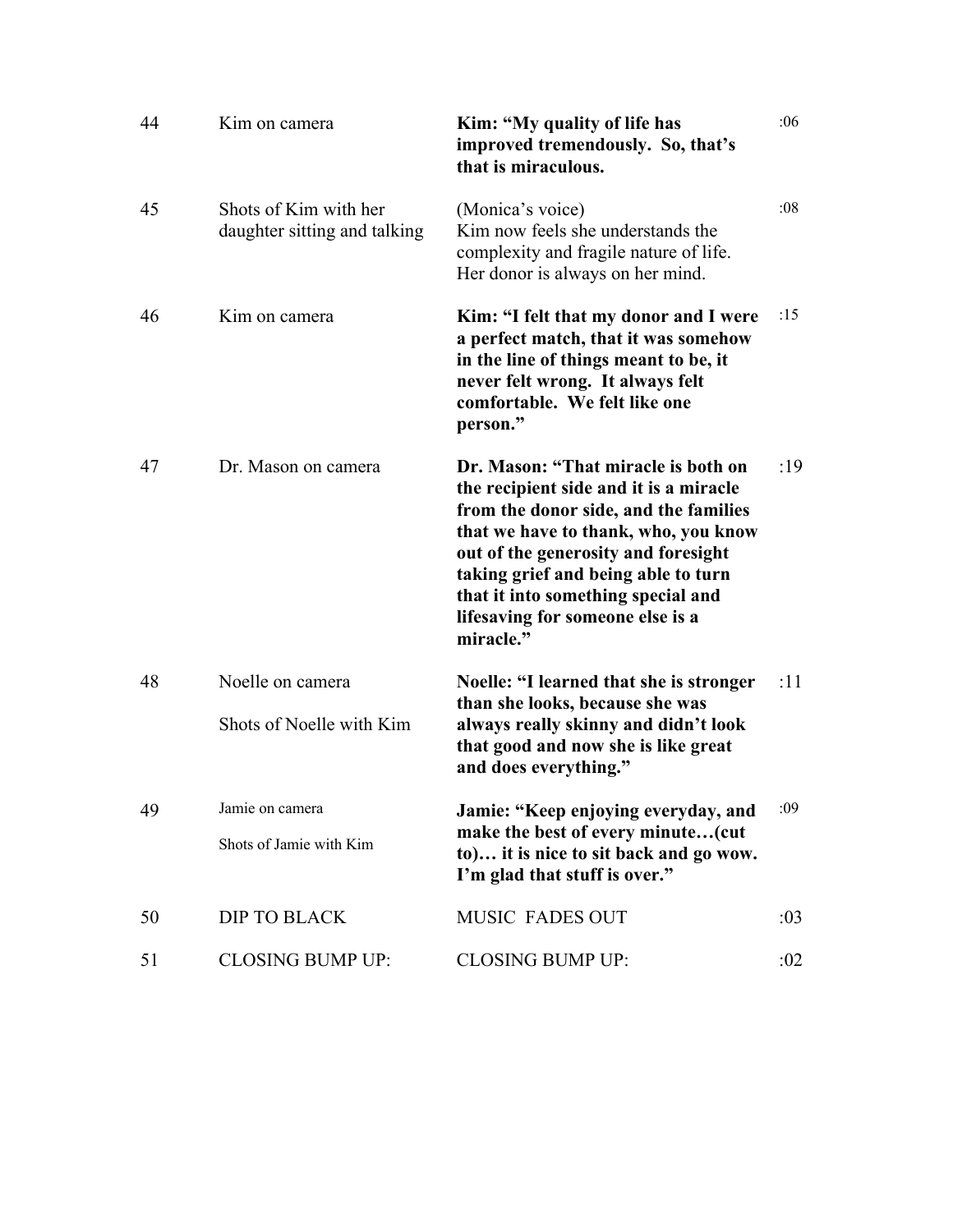| 52 | <b>GRAPHIC:</b>            | (MONICA'S VOICE)<br>Coming up:                                                                                                 | :19   |
|----|----------------------------|--------------------------------------------------------------------------------------------------------------------------------|-------|
|    | Mike on camera             | Mike: "It is just an amazing<br>transformation"                                                                                |       |
|    | Martha in the kitchen      | (Monica's Voice)<br>Cancer did not stop this grandmother.                                                                      |       |
|    | Martha on camera           | Martha: "I ended up being a good<br>statistic."                                                                                |       |
|    |                            | (Monica's Voice)<br>And later                                                                                                  |       |
|    | Jim on camera              | Jim: "My situation was incredibly<br>grave, I was living without an<br>esophagusif I did not have<br>electricity I would die." |       |
| 53 |                            | <b>FADE OUT</b>                                                                                                                | :03   |
| 54 |                            | <b>CCF COMMERCIAL</b>                                                                                                          | :30   |
|    |                            |                                                                                                                                |       |
|    |                            | <b>SEGMENT TIME:</b>                                                                                                           | 10:56 |
| 55 | <b>COMMERICAL BREAK #1</b> | <b>COMMERCIAL BREAK #1</b>                                                                                                     | 1:02  |
|    |                            | <b>RUNNING TIME</b>                                                                                                            | 10:58 |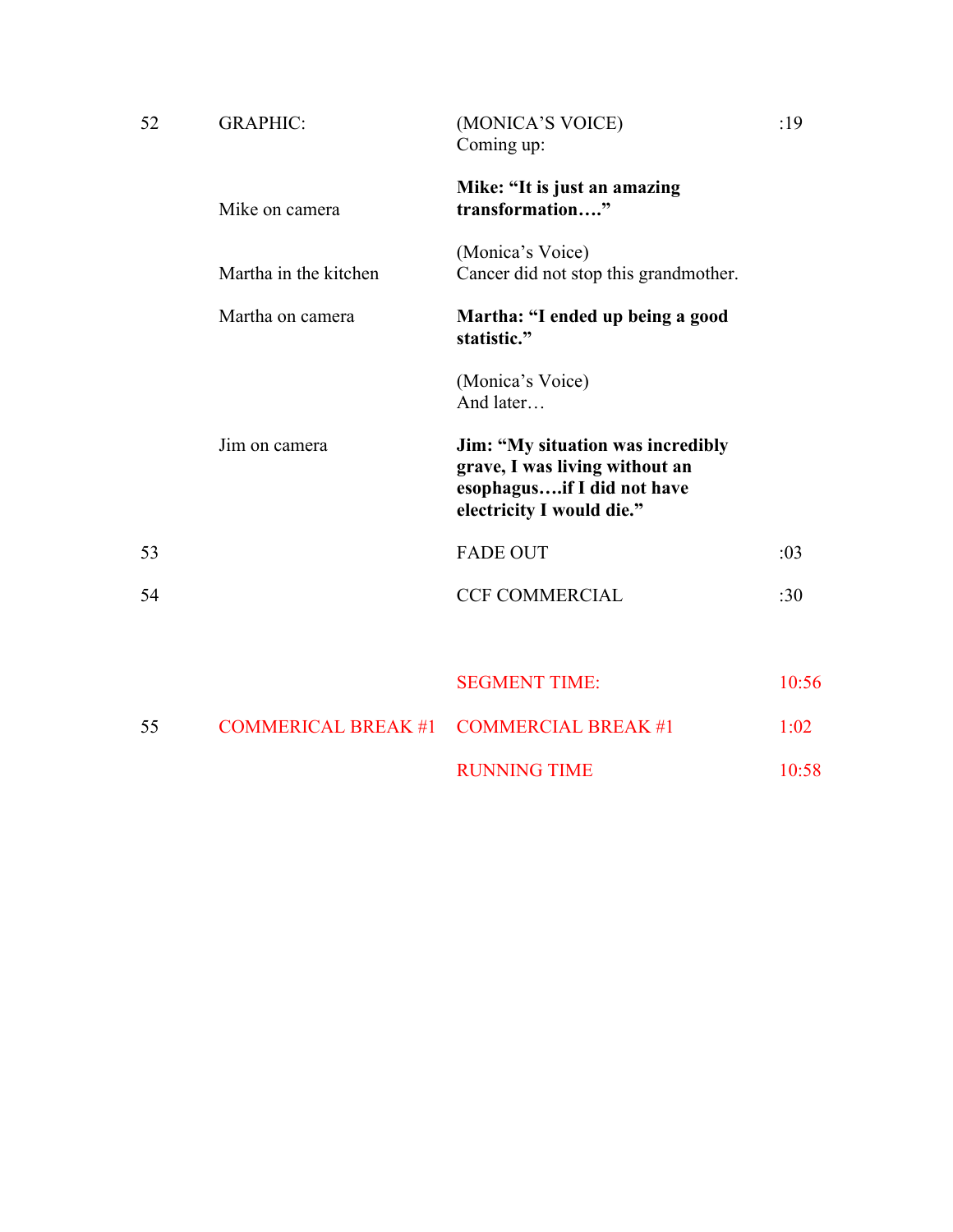| 65 | <b>OPEN BUMP</b>                                                                   | <b>FADE UP:</b><br><b>OPEN BUMP</b>                                                                                                                                                                                                               | :06 |
|----|------------------------------------------------------------------------------------|---------------------------------------------------------------------------------------------------------------------------------------------------------------------------------------------------------------------------------------------------|-----|
| 66 | Monica in Tunnel at Clinic<br>Super:<br>Monica Robins<br><b>WKYC</b> Health Anchor | (MONICA ON CAMERA)<br>There is a saying that some people<br>create their own good luck. Our next<br>patient stopped smoking, lost weight,<br>exercised and listened to her doctors.<br>She was rewarded with good fortune<br>that saved her life. | :16 |
| 67 | Martha on camera<br>Super:<br>Martha Bencivenni                                    | Martha: "I felt wonderful, I had no<br>feelings like something should be<br>wrong with me."                                                                                                                                                       | :06 |
| 68 | Martha getting mail                                                                | (MONICA'S VOICE)<br>Martha Bencivenni understood the<br>benefits of good health.                                                                                                                                                                  | :05 |
| 69 | Mike on camera<br>Super:<br>Mike Bencivenni<br>Martha's son                        | Mike: "She was doing quite well.<br>Lost a great deal of weight. Her<br>health had improved dramatically."                                                                                                                                        | :08 |
| 70 | Pictures of Martha.                                                                | (Monica's Voice)<br>Martha lost nearly 200 pounds. With the<br>weight loss, her doctor revealed to her<br>that she no longer suffered from sleep<br>apnea.                                                                                        | :09 |
| 71 | Martha on camera                                                                   | Martha: "So he says, 'Well, that's<br>good, now I won't have to see you.<br>But before I release you he says lets<br>give you a breathing test and a lung x-<br>ray.' And this is when they found the<br>spot."                                   | :15 |
| 72 | X-ray                                                                              | (Monica's Voice)<br>Immediately, the spot was treated as if it<br>were cancerous.                                                                                                                                                                 | :05 |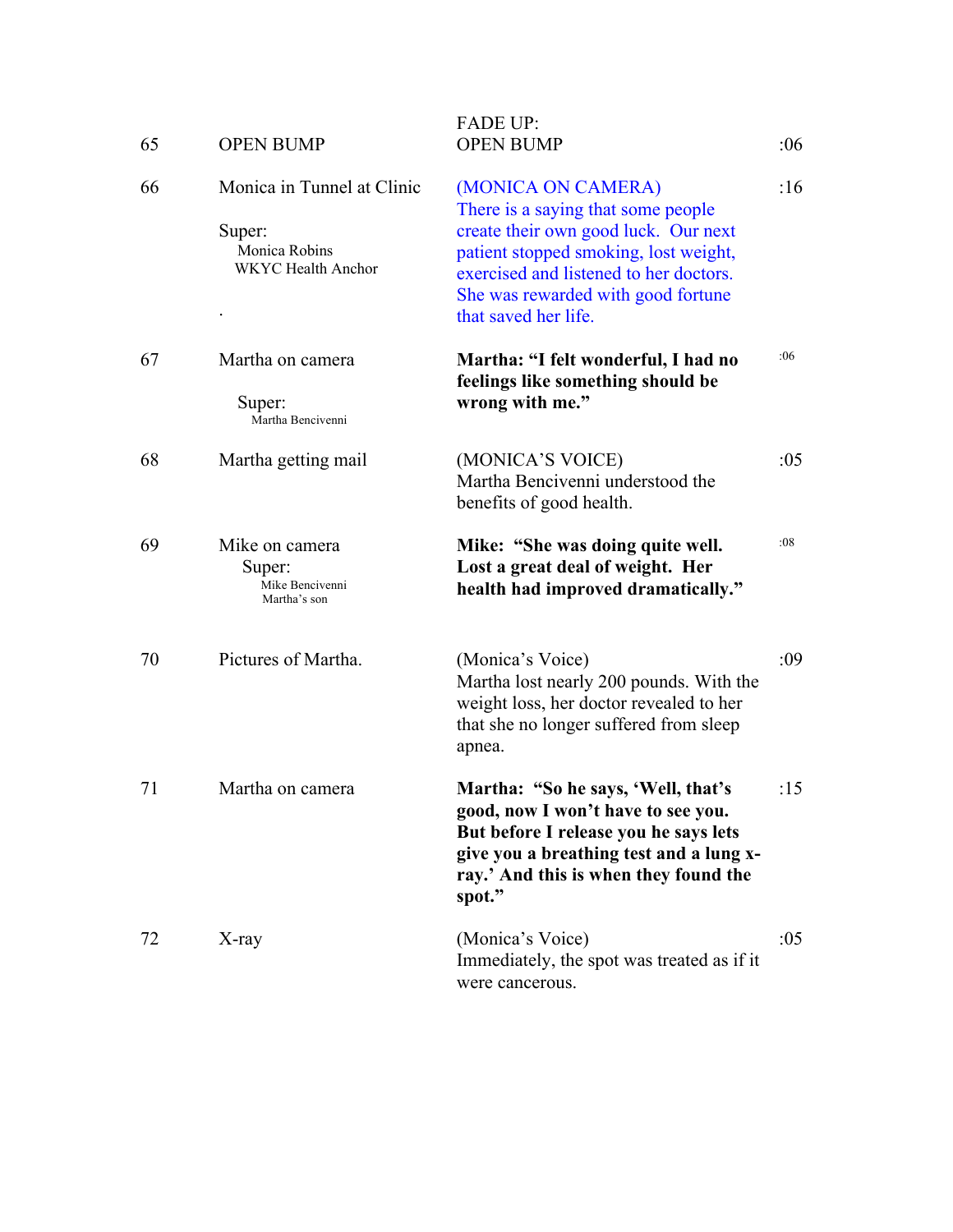| 73 | Dr. Murthy on camera<br>Super:<br>Sudish Murthy, M.D.<br>Thoracic Surgeon | Dr. Murthy: "There is nothing that<br>unsettles people more than hearing<br>that they might have cancer. "                                                                                                               | :06 |
|----|---------------------------------------------------------------------------|--------------------------------------------------------------------------------------------------------------------------------------------------------------------------------------------------------------------------|-----|
| 74 | Martha on camera                                                          | Martha: "To me that is the most<br>horrible word I could have ever<br>heard. I mean I was just like, why<br>now? I mean, I quit smoking, I lost<br>the weight, I did everything I was<br>supposed to."                   | :15 |
| 75 | Cigarette                                                                 | (MONICA'S VOICE)<br>But it was the smoking                                                                                                                                                                               | :02 |
| 76 | Mike on camera                                                            | Mike: "A pack or two a day, at least<br>for at least twenty, thirty years."                                                                                                                                              | :07 |
| 77 | Martha's lung xray                                                        | (Monica's Voice)<br>took its toll on Martha. Despite the<br>fact she kicked the habit.                                                                                                                                   | :04 |
| 78 | Dr. Murthy on camera                                                      | DR. MURTHY: "The risk with<br>cancer from cigarette smoking,<br>specifically, when talking about lung<br>cancer does decrease with time after<br>cessation of cigarette smoking.<br>However, it never gets to zero."     | :15 |
| 78 | Shots of Dr. Murthy<br>Graphics                                           | (MONICA'S VOICE)<br>Tobacco use frustrates doctors like Dr.<br>Suddish Murthy. He sees the impact<br>that smoking has on thousands of lives<br>with the approximately 170,000 new<br>cases of lung cancer a year.        | :12 |
| 79 | Dr. Murthy on camera                                                      | DR. MURTHY: "If you could have<br>any wish you wanted come true I<br>think it would be educate people on<br>the risk of tobacco use. I think that<br>would impact more medical issues<br>than just about anything else." | :18 |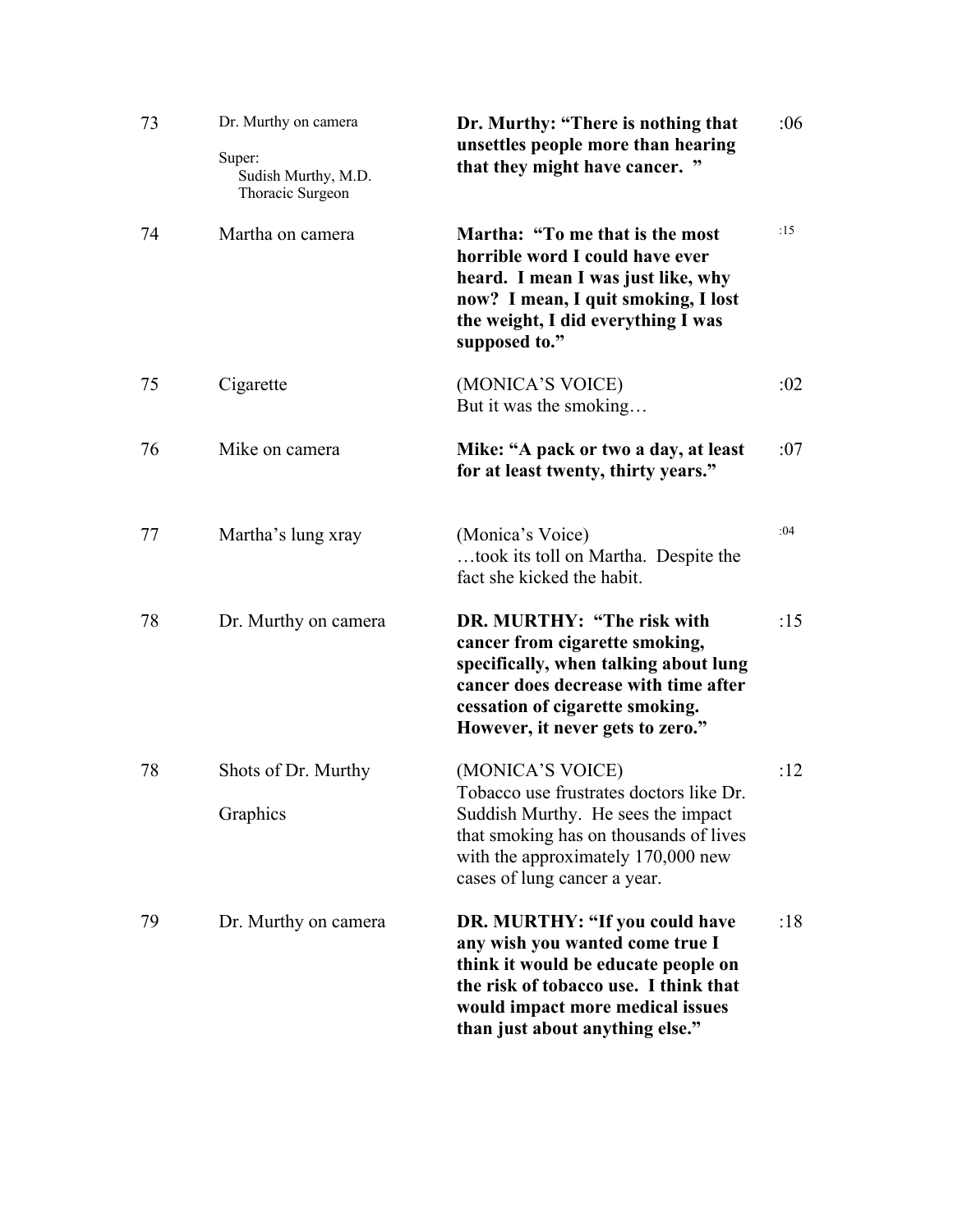| 80 | Martha on camera                  | <b>MARTHA: "The smoking and the</b><br>second hand smoke go hand in hand.<br>Just because you don't smoke doesn't<br>mean that you're not going to be<br>susceptible to a disease like this."                                                               | :14 |
|----|-----------------------------------|-------------------------------------------------------------------------------------------------------------------------------------------------------------------------------------------------------------------------------------------------------------|-----|
| 81 | Martha and Dr. Murthy<br>together | (Monica's voice)<br>After finding the nodule on Martha's<br>lung, Dr. Murthy had a few options. He<br>could monitor its size with scans every<br>three months                                                                                               | :10 |
| 82 | Dr. Murthy on camera              | DR. MURTHY: "which would in<br>retrospect would have allowed it to<br>get bigger and perhaps allow it to<br>spread before therapy could be used.<br>The second option was to take it out."                                                                  | :10 |
| 83 | Martha on camera                  | <b>MARTHA: "To wait, it could have</b><br>grown and it could have traveled. It<br>could have broken off, gotten into my<br>blood stream. So by finding it this<br>quickly and removing the whole part<br>of what it was I guess in a way saved<br>my life." | :22 |
| 84 | Dr. Murthy in surgery             | (MONICA'S VOICE)<br>Dr. Murthy utilizes an innovative new<br>technique, video assisted thoracic<br>surgery, to perform a lobectomy or the<br>removal of the portion of the lung<br>affected by the nodule.                                                  | :39 |
|    | Animations                        | Video cameras are used along with<br>minimally invasive tools to carefully<br>bisect the lung. The minimally invasive<br>procedure requires only a few small<br>holes to be created in the patient's<br>abdomen.                                            |     |
|    | Dr Murthy in Surgery              | Dr. Murthy performs approximately 100<br>lobectomies a year and is nearing 1000<br>in his career. He believes this new<br>procedure is the best available to<br>patients.                                                                                   |     |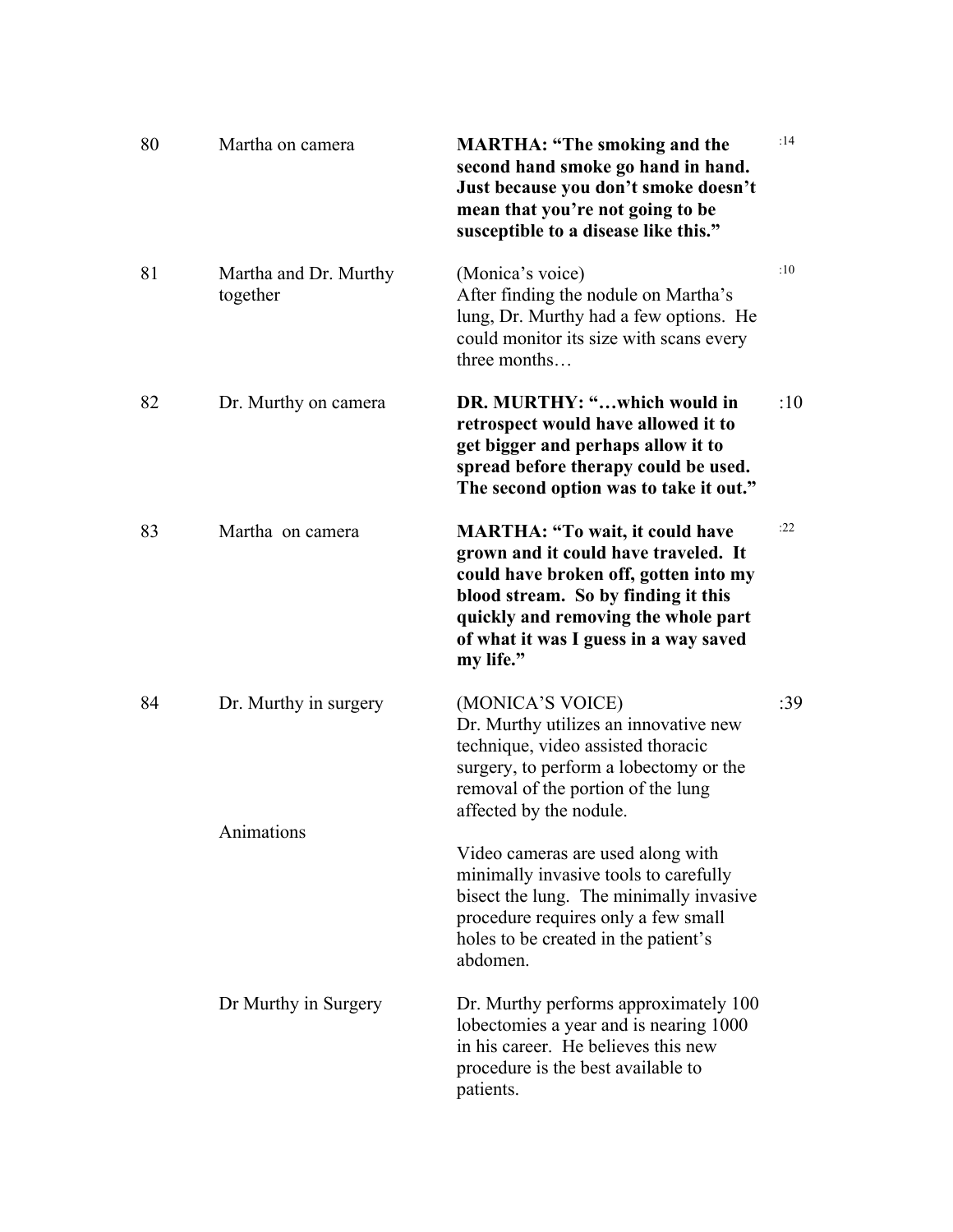| 85 | Dr. Murthy on camera                                             | DR. MURTHY: "The idea is that if<br>you can minimize pain, minimize<br>morbidity from the procedure, that<br>patients can recover much more<br>quickly, can return to work in a<br>shorter period of time and can resume<br>their daily activities of living and<br>those are important issues when you<br>are trying to develop therapies for a<br>difficult to treat disease. | :27 |
|----|------------------------------------------------------------------|---------------------------------------------------------------------------------------------------------------------------------------------------------------------------------------------------------------------------------------------------------------------------------------------------------------------------------------------------------------------------------|-----|
| 86 | Surgery                                                          | - NAT SOUND -                                                                                                                                                                                                                                                                                                                                                                   | :02 |
| 87 | Surgery shots                                                    | DR. MURTHY: "The biggest of her<br>incisions is less than two inches. But<br>still it is the loss of that amount of<br>lung that is a significant hit to many                                                                                                                                                                                                                   | :28 |
|    | Dr. Murthy on camera                                             | patients and because of her<br>recruitment and recover of fitness,<br>she was able to sail through the                                                                                                                                                                                                                                                                          |     |
|    | Martha at home                                                   | procedure and has additionally<br>recovered at home to where you can<br>hardly tell she's actually had almost<br>50% of her right lung taken out."                                                                                                                                                                                                                              |     |
| 88 | Martha at home                                                   | (Monica's Voice)<br>Martha's recovery amazes her family.                                                                                                                                                                                                                                                                                                                        | :04 |
| 89 | Kelly on camera<br>Super:<br>Kelly Bencivenni<br>Daughter-in-law | Kelly: "I am so proud of her, it is just<br>remarkablefrom two years ago<br>until now, it is a transformation that<br>is unbelievable. You know you watch<br>all these crazy extreme makeover type<br>programs, well she should be on<br>extreme medical health makeover<br>program. Just everything about her<br>has changed. She's just a wonderful<br>person.                | :19 |
|    |                                                                  |                                                                                                                                                                                                                                                                                                                                                                                 |     |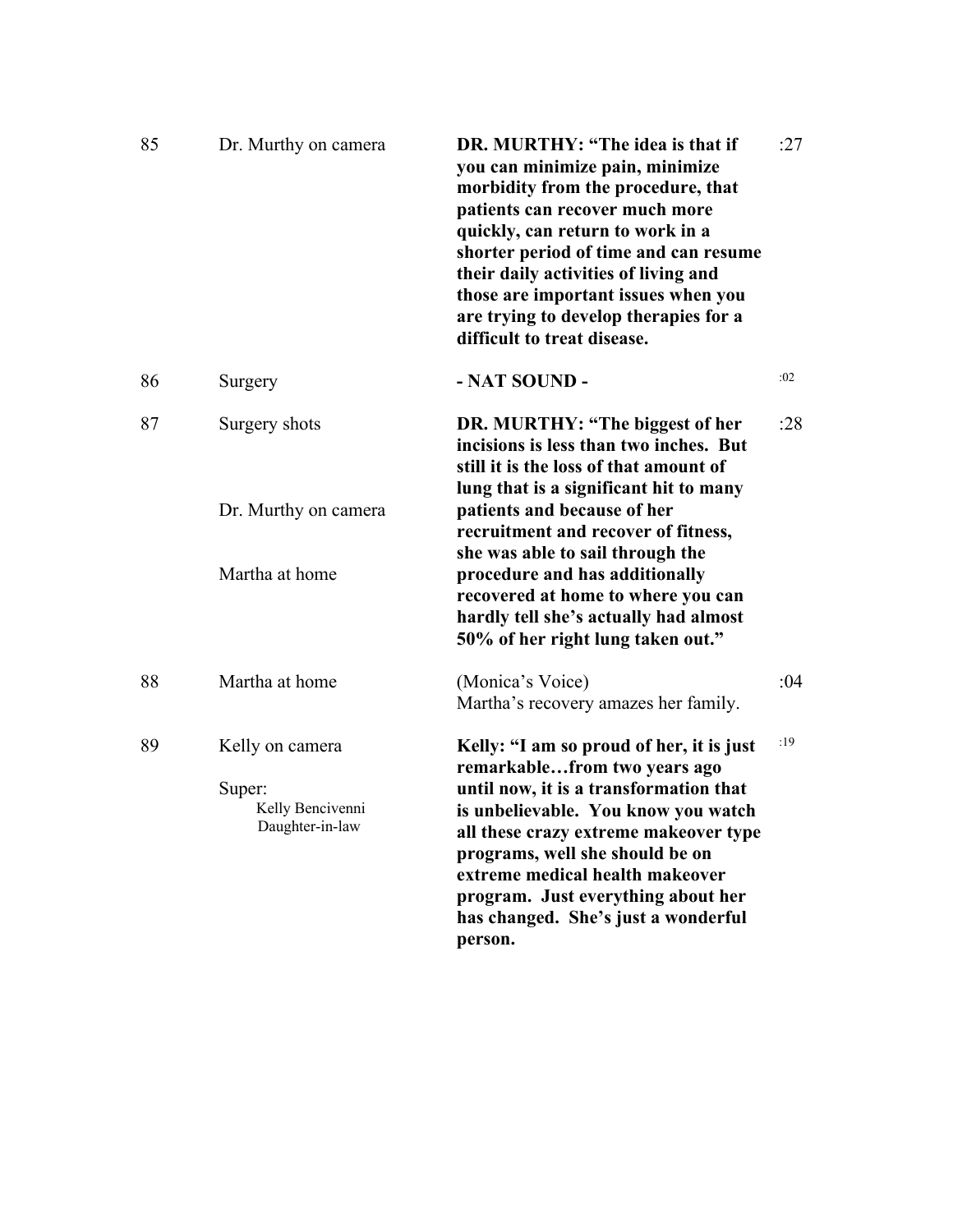| 90  | Martha cooking<br>Dr. Murthy on camera       | DR. MURTHY: "The last time I saw<br>her, she was cooking up a storm for<br>her family and that's one of her<br>passions. Turns out she can't eat<br>much of the things she cooks because<br>she is on a very restrictive diet that is<br>self-imposed to try to keep her girlish<br>figure I guess, but she is doing | :22   |
|-----|----------------------------------------------|----------------------------------------------------------------------------------------------------------------------------------------------------------------------------------------------------------------------------------------------------------------------------------------------------------------------|-------|
|     |                                              | everything that she was before the<br>surgery."                                                                                                                                                                                                                                                                      |       |
| 91  | Martha on camera                             | <b>MARTHA: "God was very good to</b><br>me. Very good. And because of that I<br>do think I am a miracle now. Thank<br>you."                                                                                                                                                                                          | :10   |
| 92  | <b>DIP TO BLACK</b>                          | <b>MUSIC FADES OUT</b>                                                                                                                                                                                                                                                                                               | :03   |
| 93  | <b>CLOSING BUMP UP:</b>                      | <b>CLOSING BUMP UP:</b>                                                                                                                                                                                                                                                                                              | :03   |
| 94  | <b>GRAPHIC:</b>                              | (MONICA'S VOICE)<br>Next:                                                                                                                                                                                                                                                                                            | :15   |
|     | Joy Frame on camera                          | Jim: "He asked me if I was prepared,<br>if this didn't work and I died"                                                                                                                                                                                                                                              |       |
|     | Joy at Clinic waiting to be<br>examined.     | (MONICA'S VOICE)<br>Difficult questions at the crossroads of<br>life and deatha patient and his doctor<br>team up to fight for a second chance at<br>life.                                                                                                                                                           |       |
| 98  | <b>FADE OUT:</b>                             | <b>FADE OUT:</b>                                                                                                                                                                                                                                                                                                     | :03   |
| 99  | <b>CCF COMMERCIAL</b>                        | <b>CCF COMMERICAL</b>                                                                                                                                                                                                                                                                                                | :30   |
|     |                                              | <b>SEGMENT TIME:</b>                                                                                                                                                                                                                                                                                                 | 6:40  |
| 100 | <b>COMMERICAL BREAK #2</b>                   | <b>COMMERCIAL BREAK #2</b>                                                                                                                                                                                                                                                                                           | 1:02  |
|     |                                              | <b>RUNNING TIME:</b>                                                                                                                                                                                                                                                                                                 | 17:38 |
| 101 | <b>SEGMENT THREE</b><br><b>TITLE GRAPHIC</b> | <b>SEGMENT THREE</b><br><b>MUSIC</b>                                                                                                                                                                                                                                                                                 | :10   |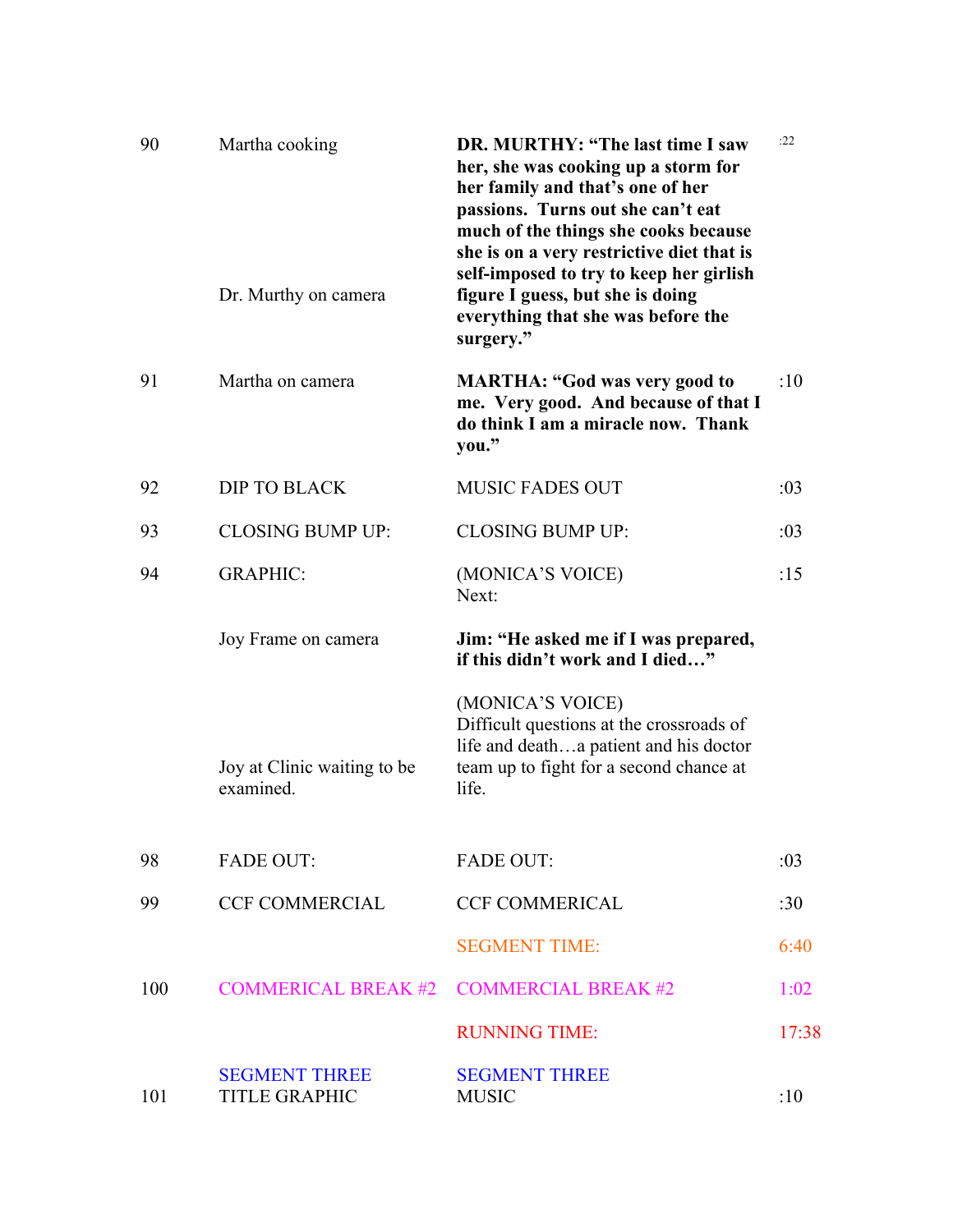| 102 | Monica on camera<br>Sitting at a table with food in<br>front of her.<br>Super:<br>Monica Robins<br>WKYC-TV Health Anchor | <b>MONICA ON CAMERA:</b><br>Eating food is something we all do<br>without thinking much about it.<br>However, if your esophagus was<br>removed or damaged eating may be<br>the most important thing you think<br>about. | :10 |
|-----|--------------------------------------------------------------------------------------------------------------------------|-------------------------------------------------------------------------------------------------------------------------------------------------------------------------------------------------------------------------|-----|
| 103 | Dr. Schauer on camera.                                                                                                   | Jim: "When I woke up, I had no<br>esophagus and, uh, I weighed about                                                                                                                                                    | :06 |
|     | Super:<br>Jim Bruner                                                                                                     | 112 pounds"                                                                                                                                                                                                             |     |
| 104 | Shots of Jim                                                                                                             | (Monica's Voice):<br>After being diagnosed with chronic<br>acolasia, Jim Brunner awoke from a<br>nightmare caused by a series of<br>unfortunate medical decisions.                                                      | :10 |
| 105 | Jim on camera                                                                                                            | Jim: "It is an auto-immune disease<br>where the body confuses the lining of<br>the esophagus for strep and starts<br>eating the esophagus killing it."                                                                  | :08 |
| 106 | Generic surgery shots                                                                                                    | (Monica's voice)<br>Physicians decided to use Jim's colon to<br>reconstruct his damaged esophagus.                                                                                                                      | :05 |
| 107 | Jim on camera                                                                                                            | Jim: "Unfortunately during that<br>procedure, the blood supply to the<br>colon was disconnected and it died, in<br>my chest and eight days later, it<br>became gangrenous and they didn't<br>know it                    | :12 |
| 108 | Generic surgery shots                                                                                                    | (Monica's Voice)<br>Jim's body began to react to the dead<br>organ inside of him. His physician tried<br>to find the cause.                                                                                             | :06 |
| 109 | Steve on camera<br>Super:<br><b>Steve Abbott</b>                                                                         | Steve: "He chose to do a barium<br>swallow instead of doing a scope and<br>that was, just, that turned out just to<br>be a nightmare."                                                                                  | :09 |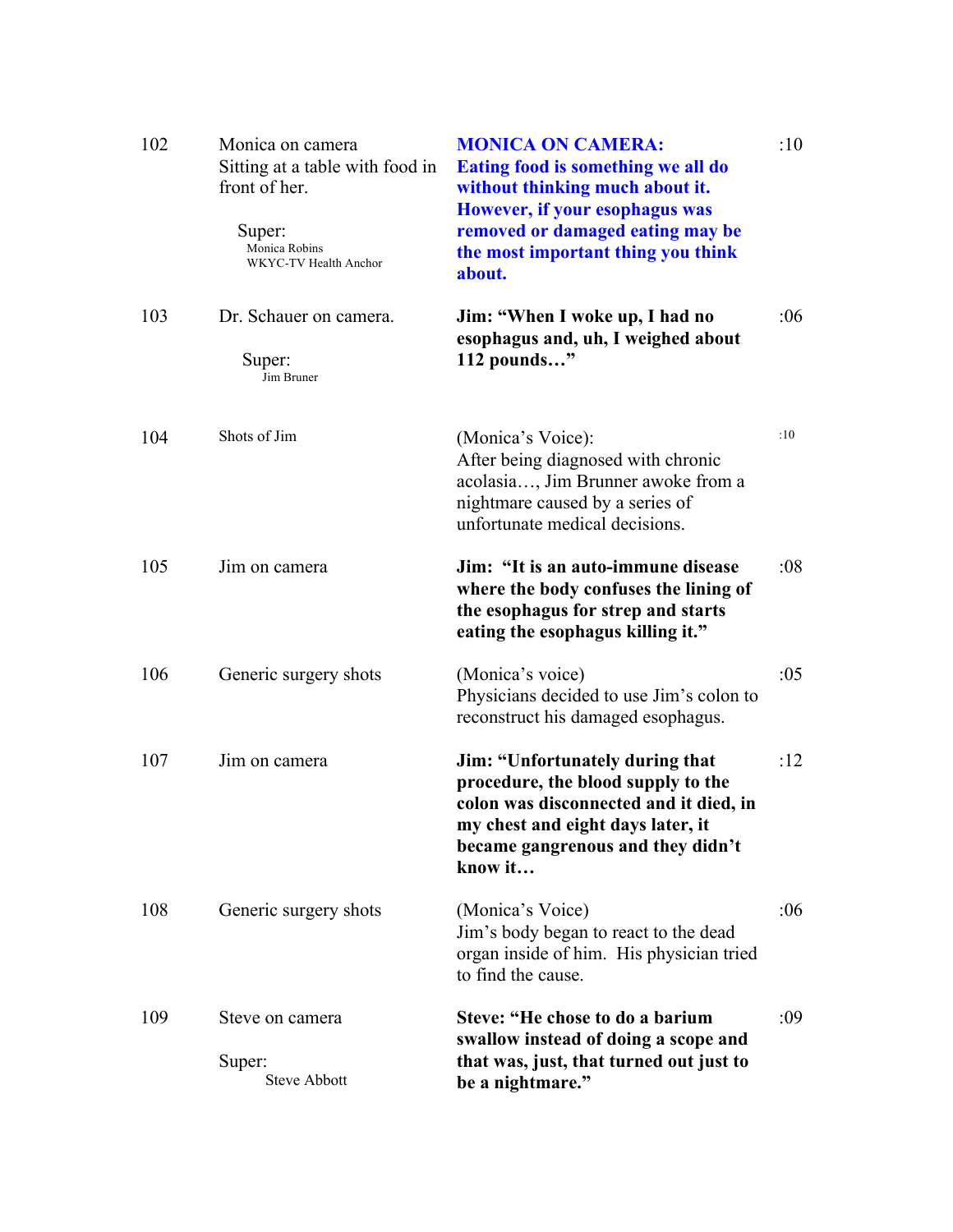| 110 | Jim on camera         | Jim: "They did the barium swallow<br>and it burst in my chest"                                                                                                                                                                                                                                            | :03 |
|-----|-----------------------|-----------------------------------------------------------------------------------------------------------------------------------------------------------------------------------------------------------------------------------------------------------------------------------------------------------|-----|
| 111 | Generic surgery shots | (Monica's Voice)<br>Jim required emergency surgery to save<br>his life.                                                                                                                                                                                                                                   | :04 |
| 112 | Steve on camera       | Steve: "As he opened up the chest, he<br>could smell something was wrong,<br>and that was when he said that he had<br>to take the esophagus out also."                                                                                                                                                    | :10 |
| 113 | Jim on camera         | Jim: "so I was near death, they<br>induced a coma, and I was in a coma<br>for three months."                                                                                                                                                                                                              | :06 |
| 114 | Steve on camera       | Steve: "I was in shock. I mean I had<br>seen, this go from a two day or two to<br>three day procedure in the hospital to<br>something that you know the surgeon<br>never even told us it would be a<br>possibility."                                                                                      | :24 |
| 115 | Shots of Jim          | (MONICA'S VOICE)<br>Jim was grateful to be alive, but now he<br>had the challenge of living without an<br>esophagus.                                                                                                                                                                                      | :15 |
|     | Animations            | Instead of eating his food, he was given<br>his nutrition through feeding tubes.                                                                                                                                                                                                                          |     |
|     |                       | It was a messy, inconvenient and<br>demoralizing way to live.                                                                                                                                                                                                                                             |     |
| 116 | Jim on camera         | Jim: "It is actually quite difficult. It<br>is all the things you don't think about,<br>the tube, keeping it cleankeeping it<br>properly cappedkeeping it in your<br>shirt so it doesn't show(cut<br>to)that's just a thousand things that<br>you don't think about when you don't<br>have an esophagus." | :13 |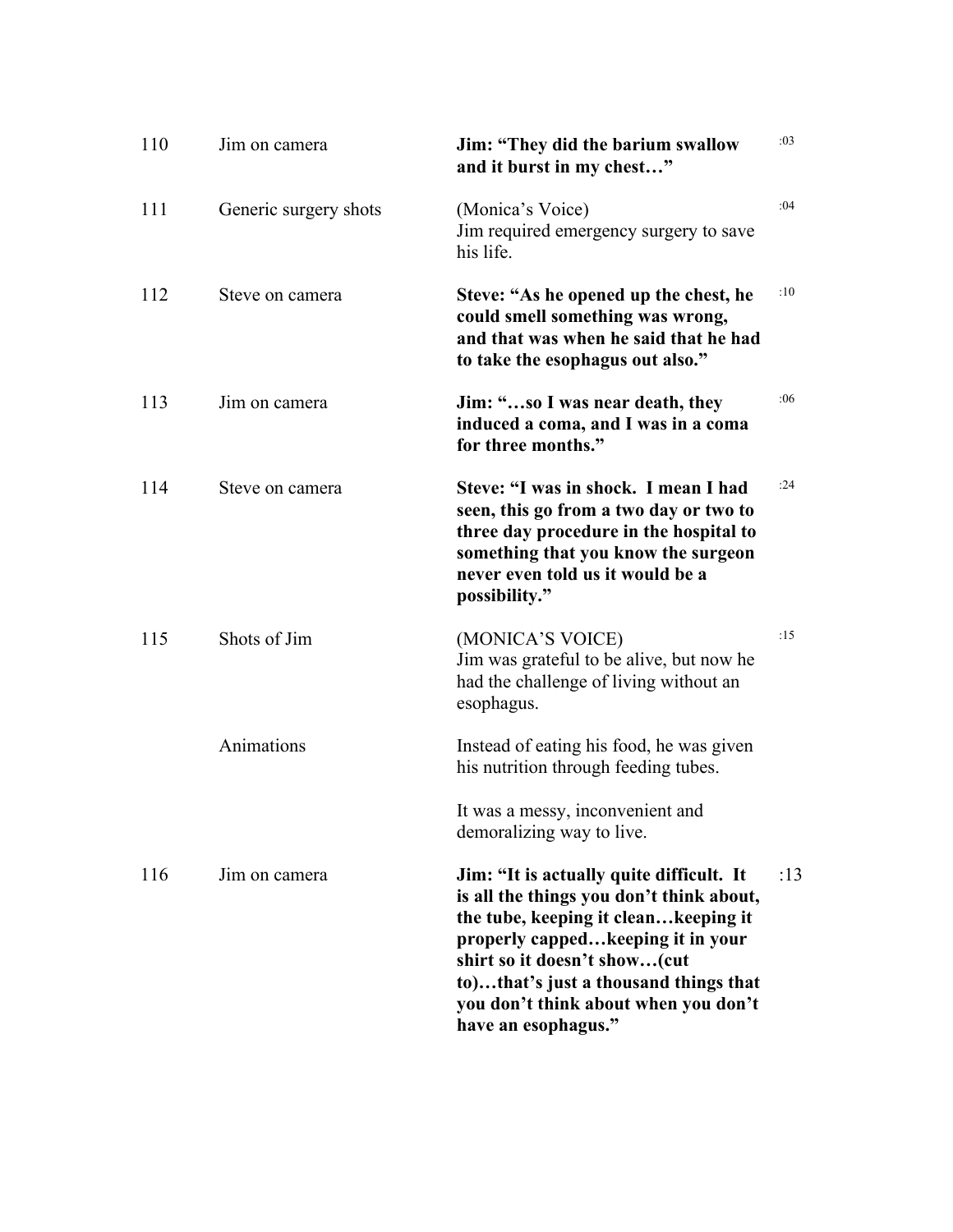| 117 | Car video                                                              | (Monica's voice)<br>Jim lived this way for a year and a half<br>until one day Jim was driving to work                                                                                                                        | :06 |
|-----|------------------------------------------------------------------------|------------------------------------------------------------------------------------------------------------------------------------------------------------------------------------------------------------------------------|-----|
| 118 | Jim on camera                                                          | Jim: "The cap to my tube had come<br>out and literally I had gastric acid<br>and food spraying all over my                                                                                                                   | :23 |
|     | Video of car                                                           | dashboard and the windshield and<br>I'm going 65 miles an hour on the<br>highway(cut to) I just had a total                                                                                                                  |     |
|     | Jim on camera                                                          | breakdown, I mean, it had been a<br>year of living with this and that is the<br>moment when I just broke down and<br>realized that I couldn'tI couldn't do<br>this anymore. And I did not want to<br>live this way anymore." |     |
| 119 | Steve at computer                                                      | (Monica's voice)<br>Frustrated, Jim's partner Steve<br>contacted the Cleveland Clinic and was<br>referred to Dr. Thomas Rice.                                                                                                | :07 |
| 120 | Dr. Rice on camera                                                     | Dr. Rice: "His operations were done<br>with the best of intent, but volume                                                                                                                                                   | :12 |
|     | Super:<br>Thomas Rice, M.D.<br>Section Head - General Thoracic Surgery | and experience always helps, I think<br>that's what the Clinic has to offer."                                                                                                                                                |     |
| 121 | Dr. Rice in surgery                                                    | (Monica's Voice)<br>Dr. Rice performs eighty to ninety<br>thoracic surgeries a year. He's                                                                                                                                    | :13 |
|     | Dr. Rice in clinic                                                     | performed over seventeen hundred in<br>his career.<br>But Dr. Rice is most known for his blunt<br>honesty                                                                                                                    |     |
| 122 | Dr. Rice on camera                                                     | Dr. Rice: "Some people kind of get a<br>little mad at me because I come on a<br>bit too strong."                                                                                                                             | :03 |
| 123 | Steve on camera                                                        | Steve: "Jim is sitting down and he<br>looks right at Jim and says, 'are you<br>ready to die?"                                                                                                                                | :05 |
| 124 | Dr. Rice on camera                                                     | Dr. Rice: "I think he was a little taken<br>aback but he was committed. I got                                                                                                                                                | :08 |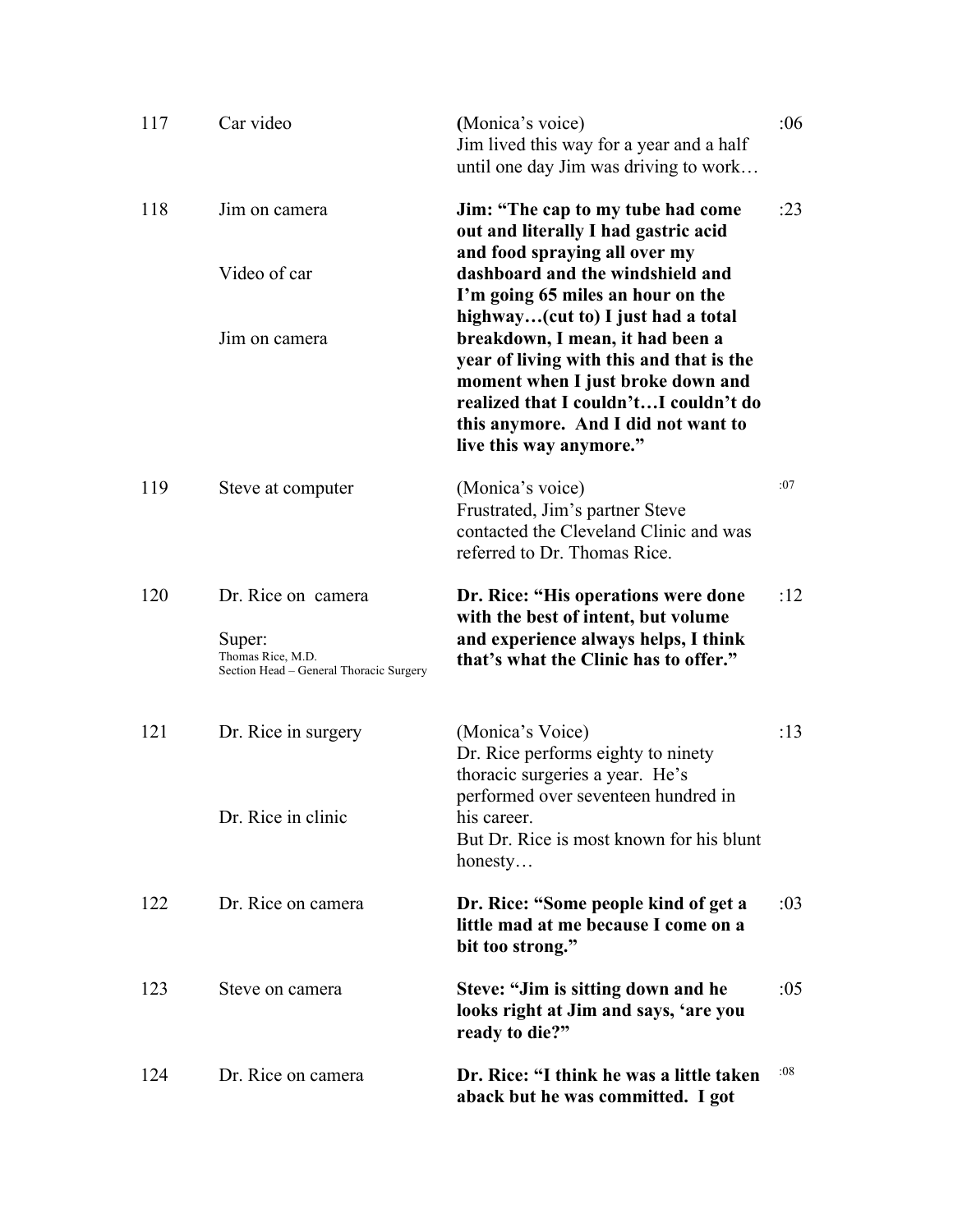|     |                    | the idea that his life was miserable<br>and he was prepared to do anything."                                                                                                                                                       |     |
|-----|--------------------|------------------------------------------------------------------------------------------------------------------------------------------------------------------------------------------------------------------------------------|-----|
| 125 | Jim on camera      | Jim: "When Dr. Rice asked me if I<br>was prepared to die, I was notI'm<br>not ready to dieit was just insane to<br>me."                                                                                                            | :07 |
| 126 | Dr. Rice on camera | Dr. Rice: "I really want to set the<br>stage initially, so he knows that, what<br>we are planning to do"                                                                                                                           | :05 |
| 127 | Jim on camera      | Jim: "I was definitely ready to do it or<br>lose it."                                                                                                                                                                              | :03 |
| 128 | Dr. Rice on camera | Dr. Rice: "Also, I want to know how<br>committed they are. I also want to<br>know how bad their life is, so there<br>are many reasons why I ask that<br>question. But also to let it set the<br>stage that this is serious stuff." | :12 |
| 129 | Jim on camera      | Jim: "He's just always going, always<br>thinking, very frank. Knows what he<br>is talking about. I trust everything he<br>says(cut to)and he'll give it to                                                                         | :20 |
|     | Dr. Rice in Clinic | you point blankboomhere it is.<br>This is what is going to happen. If it<br>doesn't happen it is because of this, so<br>you have to make up your mind if you                                                                       |     |
|     | Jim on camera      | are willing to take those risks. I am<br>willing to take those risks and if you<br>are willing to take those risks then<br>we'll take them together."                                                                              |     |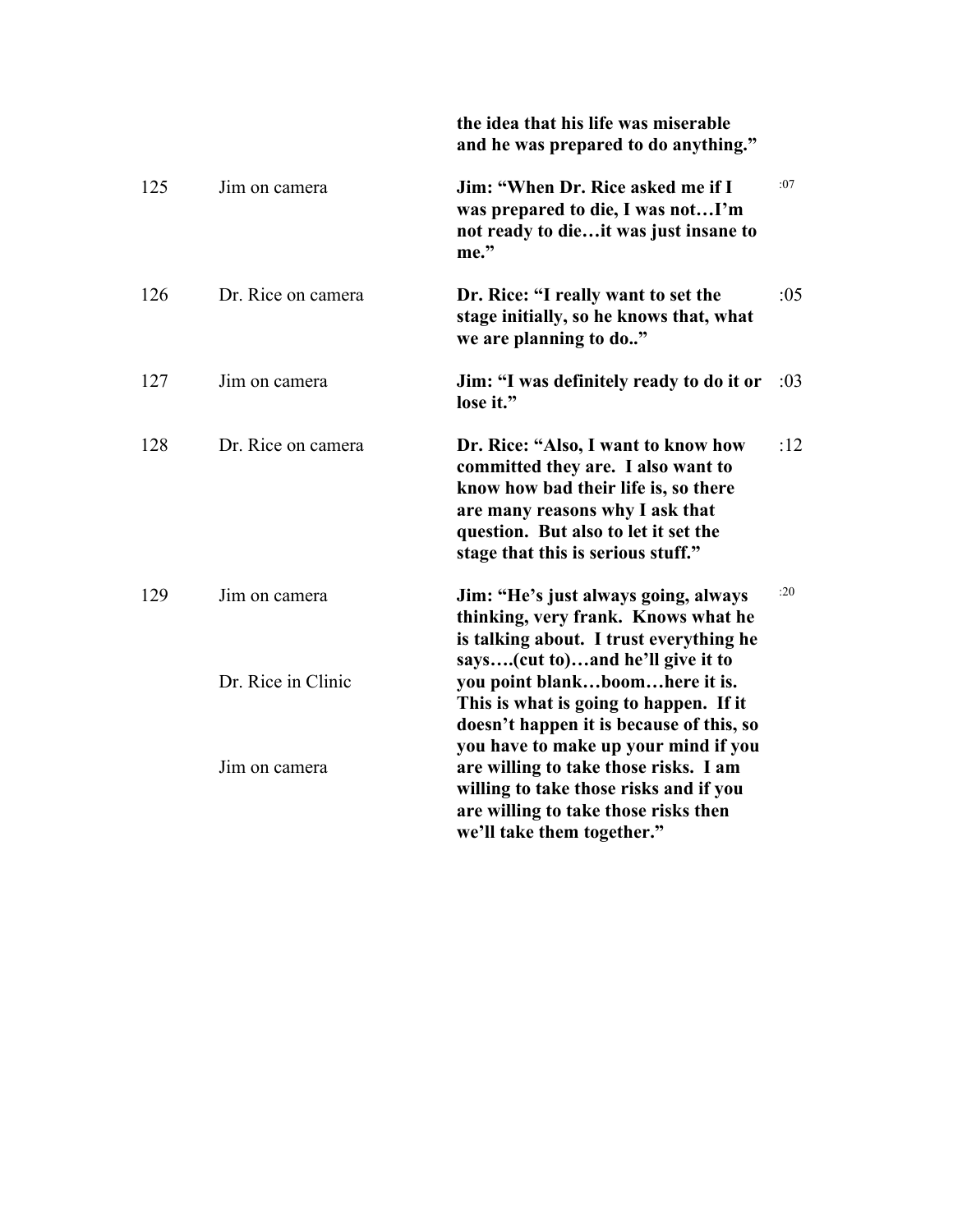| 130 | Dr. Rice in surgery     | (MONICA'S VOICE)<br>Now that Jim was aware of the<br>seriousness of his condition and willing<br>to undergo the risky surgery, Dr. Rice<br>plans to reconstruct Jim's esophagus<br>using a portion of Jim's stomach. | :33 |
|-----|-------------------------|----------------------------------------------------------------------------------------------------------------------------------------------------------------------------------------------------------------------|-----|
|     | Animations              | The procedure is called a sub-sternal<br>gastric interposition.                                                                                                                                                      |     |
|     |                         | Dr. Rice carefully takes a segment of the<br>stomach, creating a new esophagus and<br>then he runs the new esophagus under<br>the breast bone in front of the heart.                                                 |     |
|     |                         | After this procedure, Jim will be able to<br>swallow again and food can be<br>transported normally to the stomach.                                                                                                   |     |
| 131 | Jim on camera           | Jim: "After about a month in the<br>hospital at the Clinic, I was fine to<br>come home. About two more months<br>on disability, on antibiotics, to kill the                                                          | :26 |
|     | Jim in classroom        | infections and went back to work, and<br>during that time, I started teaching<br>again, went back to my regular job                                                                                                  |     |
|     | Jim walking             | and today, a year and two months<br>later, I think I'm very well, I'm doing<br>very well and so, I can't complain."                                                                                                  |     |
| 132 | Jim with friends        | (Monica's Voice)<br>Jim enjoys returning to the life he<br>almost lost. Recently he traveled to                                                                                                                      | :09 |
|     | Picture of Jim in India | India where he enjoyed eating spicy<br>foods. He is living life to the fullest.                                                                                                                                      |     |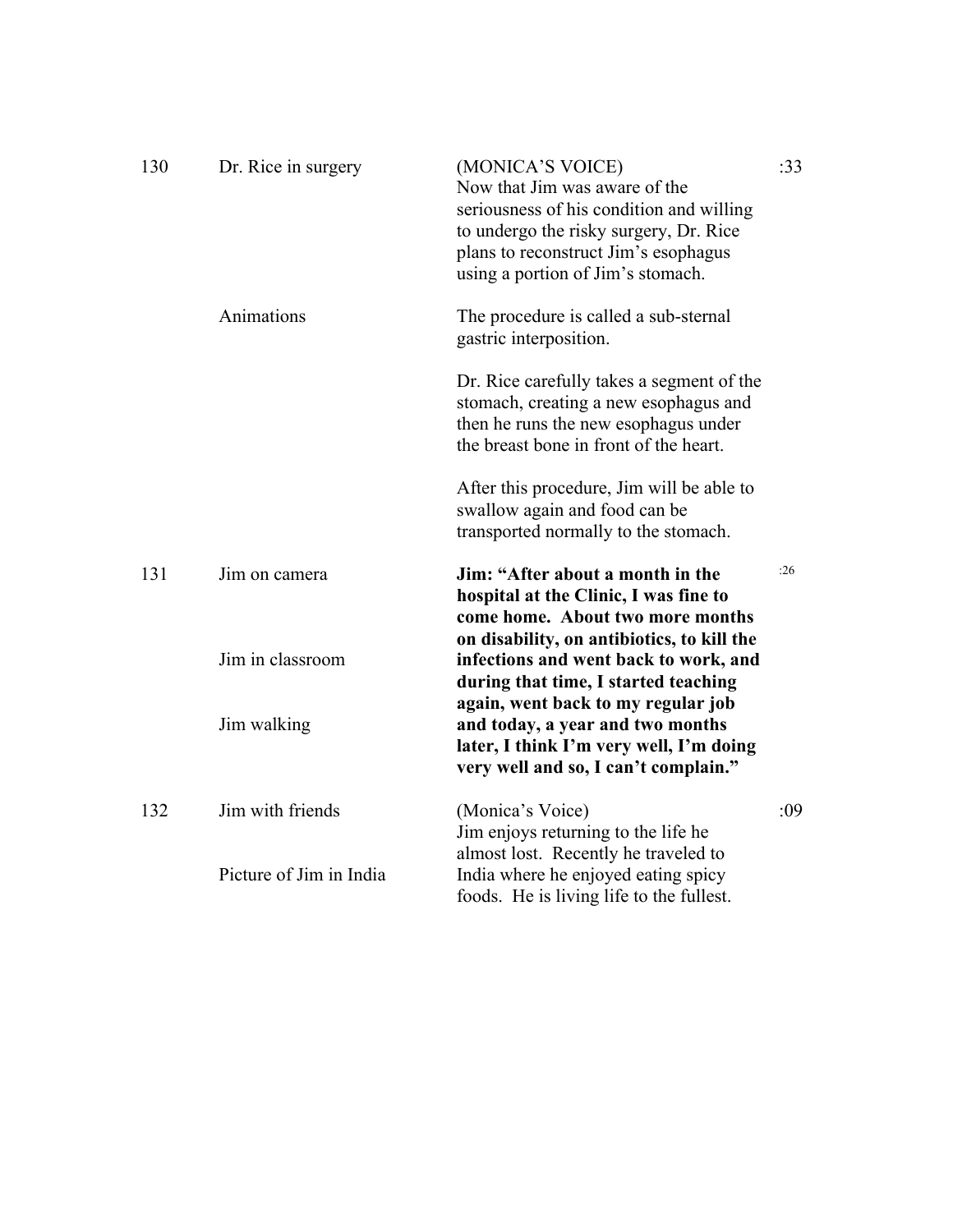| 133 | Shots of Jim at school<br>Walking                                                           | <b>JIM: "I'm shocked that I came</b><br>through it, it is quite a miracle that I<br>survived that but I did. (cut to) I have                                                                                                                                              | :19   |
|-----|---------------------------------------------------------------------------------------------|---------------------------------------------------------------------------------------------------------------------------------------------------------------------------------------------------------------------------------------------------------------------------|-------|
|     | With friends and family                                                                     | a great desire to do what I do and to<br>live and I'm surrounded by<br>wonderful people and a strong family,<br>(cut to) and all the friends that I've<br>developed really pulled me through<br>it."                                                                      |       |
| 134 | Dr. Rice on camera<br>Shots of Jim                                                          | DR. Rice: "When I first saw him he<br>was not ready for his operation. But<br>very quickly, physically, mentally,<br>emotionally, all those things came<br>around just fine. He's a changed man.<br>I wish you could have seen him<br>before, I'm glad you didn't see him | :17   |
|     |                                                                                             | before but, now he's a happy man."                                                                                                                                                                                                                                        |       |
| 135 | Shot of Jim                                                                                 | JIM: "Live a good life, and do the<br>best you can and be as giving as you<br>canI promise you will get it back. I<br>did."                                                                                                                                               | :08   |
| 136 |                                                                                             | <b>MUSIC UP FULL:</b>                                                                                                                                                                                                                                                     | :02   |
| 137 |                                                                                             | <b>FADE OUT:</b>                                                                                                                                                                                                                                                          | :03   |
| 138 |                                                                                             | <b>CCF COMMERCIAL</b>                                                                                                                                                                                                                                                     | :30   |
|     |                                                                                             | <b>SEGMENT TIME:</b>                                                                                                                                                                                                                                                      | 6:55  |
| 139 | <b>COMMERCIAL BREAK #3</b>                                                                  | <b>COMMERICIAL BREAK #3</b>                                                                                                                                                                                                                                               | 1:02  |
|     |                                                                                             | <b>RUNNING TIME:</b>                                                                                                                                                                                                                                                      | 26:37 |
| 140 | <b>SEGMENT FOUR</b><br><b>TITLE GRAPHIC</b>                                                 | <b>SEGMENT FOUR</b><br><b>MUSIC</b>                                                                                                                                                                                                                                       | :06   |
| 141 | Monica on camera<br>In Lerner Garden area.<br>Super:<br>Monica Robins<br>WKYC Health Anchor | (MONICA ON CAMERA)<br>The gift of great surgeons is a new<br>chance at life. It takes expertise to<br>perform complex surgery but it takes<br>more than a technician to create<br>miracles, it takes caring.                                                              | :13   |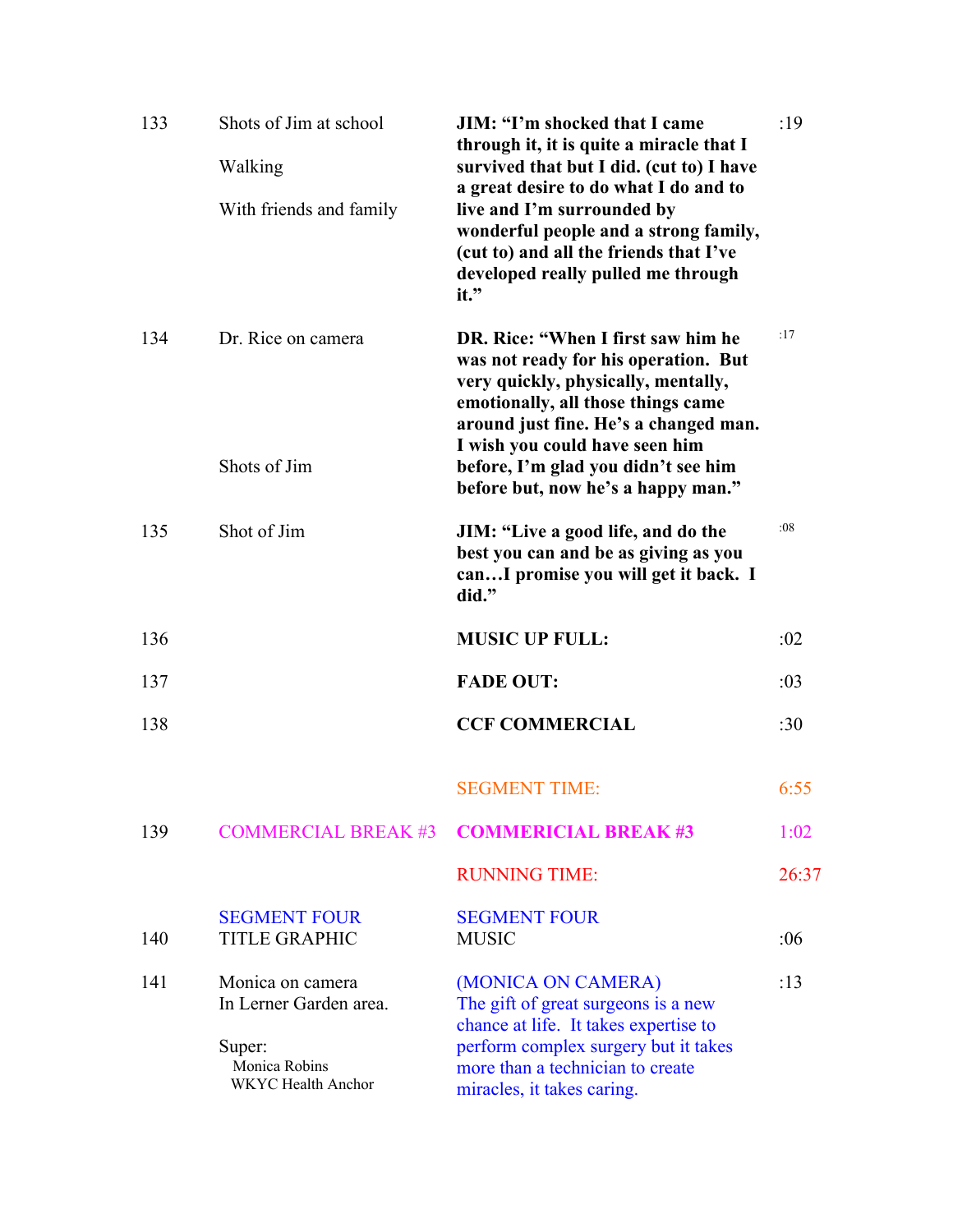| 142 | Dr. Mason on camera<br>Super:<br>David Mason, M.D.                                                                           | DR. MASON: "I think the best part<br>of the job is coming to work everyday<br>and feeling that I made a difference in<br>people's lives. People who come in<br>sick and you can take care of, give<br>comfort and hopefully some care to."                                                                                                                                            | :10 |
|-----|------------------------------------------------------------------------------------------------------------------------------|---------------------------------------------------------------------------------------------------------------------------------------------------------------------------------------------------------------------------------------------------------------------------------------------------------------------------------------------------------------------------------------|-----|
| 143 | Dr. Budev on camera<br>Super:<br>Marie Budev, D.O.                                                                           | DR. BUDEV: "It is an amazing<br>opportunity to be involved in<br>someone's life and give them a chance<br>again. It is a rebirth for most of these<br>patients."                                                                                                                                                                                                                      | :09 |
| 144 | Dr. Murthy on camera<br>Super:<br>Sudish Murthy, M.D.<br>Thoracic Surgeon<br>Shots of Dr. Murthy with patients               | DR. MURTHY: "I have seen patients<br>survive cancer. So, hopefully when<br>someone comes into my clinic,<br>hopefully they are not coming to see<br>someone with a white coat, they are<br>coming into see someone who seems<br>like a reasonably nice guy and is<br>going to give them some good advice.<br>Is going to try to help them."                                           | :20 |
| 145 | Dr. Rice on camera<br>Super:<br>Thomas Rice, M.D.<br>Section Head - General Thoracic Surgery<br>Shots of Dr. Rice in surgery | DR. RICE: "They've got to realize<br>that this guy is here for me, that in the<br>middle of the night, if he needs me I'll<br>be there and that I'm committed to do<br>the best for them, so not that I'm<br>selling myself but I think that you<br>have to realize that I'm not going to<br>abandon them and I'm not going to<br>quit until I do the best I can for the<br>problem." | :17 |
| 146 |                                                                                                                              | <b>MUSIC FADES OUT:</b>                                                                                                                                                                                                                                                                                                                                                               | :05 |
| 147 | <b>GRAPHIC</b><br>www.wkyc.com<br>Call<br>866-819-8326                                                                       | (MONICA'S VOICE):<br>If you'd like more information log onto<br>wkyc.com or call 866-819-8326.                                                                                                                                                                                                                                                                                        | :11 |
| 148 |                                                                                                                              | MUSIC/CREDITS                                                                                                                                                                                                                                                                                                                                                                         | :20 |
| 149 | <b>FADE TO BLACK</b>                                                                                                         | <b>FADE TO BLACK</b>                                                                                                                                                                                                                                                                                                                                                                  | :05 |